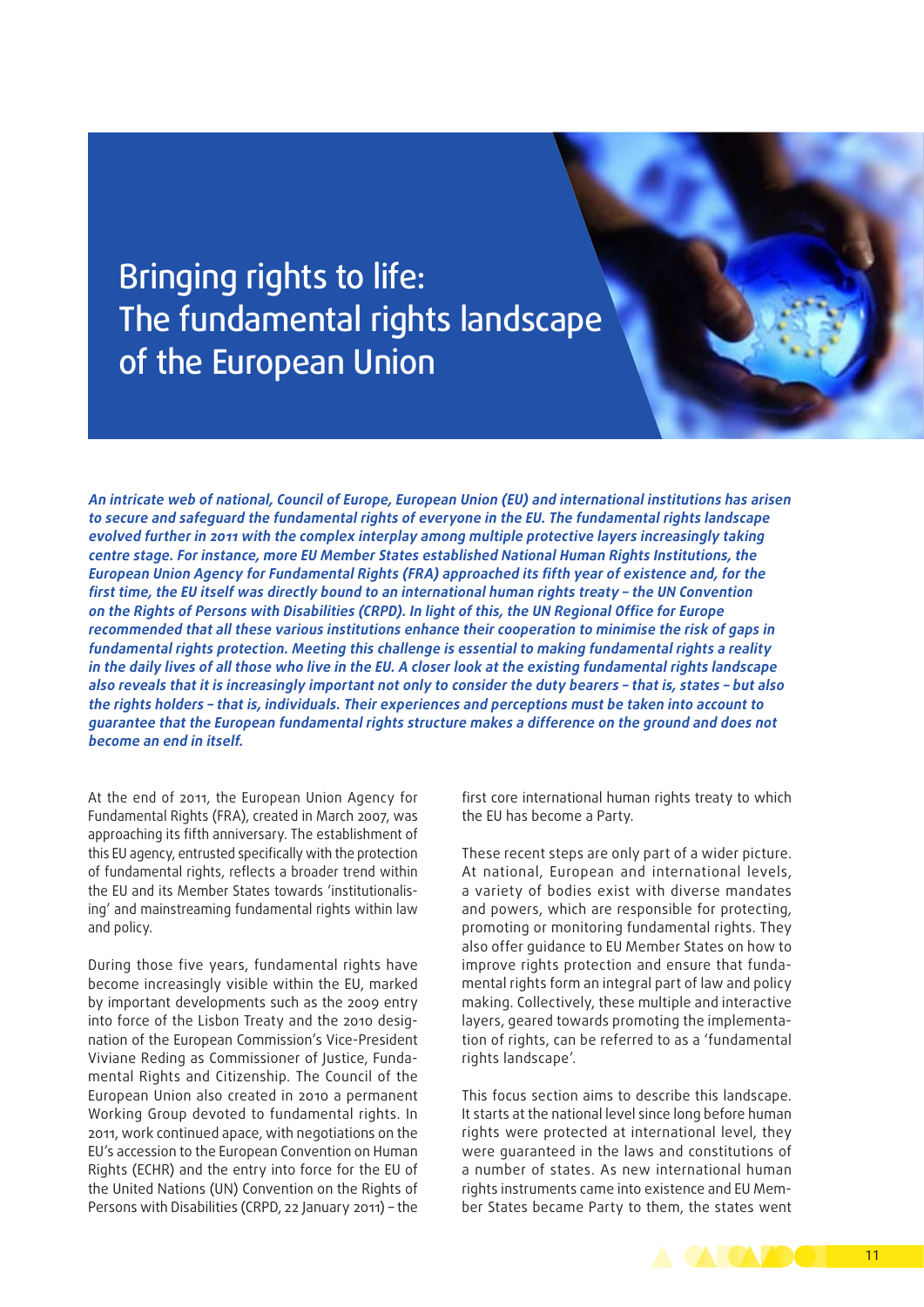on to reflect or replicate also these human rights standards within their national legislation and constitutions. There has been a continuous reciprocal influence between nationally enshrined rights and those of European and international human rights instruments.1 Similarly, the EU's own fundamental rights regime was based on Council of Europe and UN standards, and Member States' common constitutional traditions. The EU started only in the 1960s to develop fundamental rights standards through the case law of the Court of Justice of the European Union (CJEU), which drew inspiration from such standards and traditions.

#### **Figure 1: Four layers of the fundamental rights landscape**



#### *Source: FRA, 2011*

The different layers of the landscape connect, formally and informally, with each other. For example, an individual wishing to make a complaint about a fundamental rights violation will first try to have their case resolved in the national courts. If the complaint relates to an area of EU law, the national court may refer the case to the CJEU. If the complaint falls outside EU law, and the individual does not get a favourable outcome from the national court system – or if the EU‑system does not offer a satisfactory conclusion – they may then have the option of taking the case to the European Court of Human Rights (ECtHR), or alternatively, to one of the UN treaty bodies, where these have an individual complaint mechanism.

The landscape's various layers are not only linked through complaints by individuals, which generally will be lodged first at the national level and then brought to a higher level. The interrelationship between the layers also becomes evident in certain monitoring mechanisms. When a state takes part in a reporting procedure before a UN treaty body, for example by submitting a report on their national human rights situation, that state's National Human Rights Institution (NHRI) may also contribute an independent perspective to the state's report or submit its own report to the UN. Certain international conventions even require the establishment of monitoring bodies at national level, as is the case for the Optional Protocol to the UN Convention Against Torture and Other Cruel, Inhuman or Degrading Treatment or Punishment (CAT–OP) and the CRPD. This requirement is a new development showing that the layers of governance are increasingly interwoven. It is also reflected in the EU's accession to the CRPD which obliges the EU to establish a monitoring framework.

In addition to these structural and procedural links, the landscape's layers also influence each other when it comes to shaping and interpreting fundamental rights. The influence works in both directions: from the national layer towards the European and international layers, and vice versa.

As a result, a relatively complex landscape emerges, both from the perspective of individuals wishing to enforce their rights through the courts as well as for observers wishing to understand how the system fits together. The fact that fundamental rights implementation is far from perfect highlights the need for greater efforts to put these rights into practice. In the first section, this Focus outlines the rights, bodies and procedures relevant at each governance level. With this picture as a backdrop, it then positions the FRA within this landscape and identifies the added value that the agency offers ('A joined-up approach to fundamental rights').

# The landscape: rights, bodies and procedures

## National level

International law recognises that the state has primary responsibility for ensuring the respect, protection, promotion and fulfilment of fundamental rights. The state has both the authority and the responsibility to put rights into practice on a day-to-day basis. Local and national public authorities, for example, are responsible for: ensuring public safety and order through a police force and courts; organising public services, such as healthcare and education; organising elections; and regulating many aspects of daily life, such as employment relations or consumer rights. Moreover, fundamental rights developed originally at the national level and were only later recognised and further developed at European and international level. Therefore, this Focus sets out its description of the overall landscape – composed of rights, institutions and procedures at national, European and international levels – by first looking at the national level. The national level also comprises different sublevels, including regions and municipalities.



While not covered here, the Organization for Security and Co‑operation in Europe (OSCE) also contributes to the region's overall fundamental rights landscape, for example, through the work of the OSCE High Commissioner on National Minorities (HCNM, The Hague) or the Office for Democratic Institutions and Human Rights (ODIHR, Warsaw).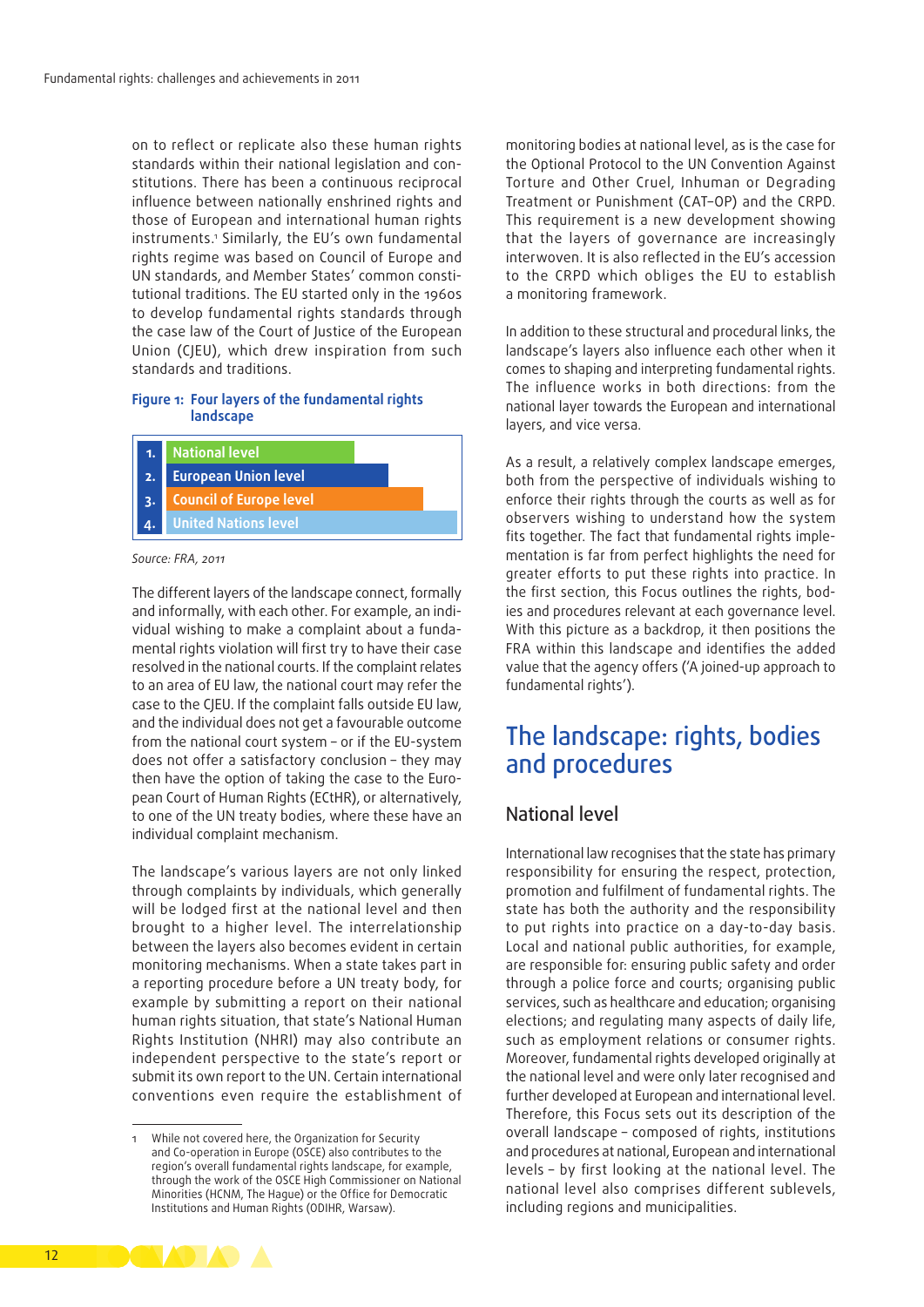#### **Figure 2: Relevant institutions at national level**

|                       | Courts                           |  |
|-----------------------|----------------------------------|--|
|                       | National Human Rights Institutes |  |
|                       | National equality bodies         |  |
|                       | Data Protection Authorities      |  |
|                       | Local and regional bodies        |  |
| <b>National level</b> |                                  |  |

*Source: FRA, 2011*

#### Rights and complaint mechanisms

The way fundamental rights are protected in the national systems across the EU depends on the historical experience of each Member State. One common thread is that fundamental rights in EU Member States enjoy a status that tends to be superior to other legal norms in the national system. In some countries, a constitution may contain a specific list of rights, while in others a constitution may refer to a separate document. Alternatively, there may be a provision in national law that accords European and international human rights treaties some form of status that is superior to national law. Moreover, the types of rights guaranteed under national regimes may be affected by historical circumstances. Despite these differences, a strong common core of fundamental rights exists across the EU, reflected in the fact that all EU Member States are Parties to the ECHR and other Council of Europe treaties, as well as to a number of UN human rights treaties. This consensus finds also a strong expression in the Charter of Fundamental Rights of the European Union. The protection of fundamental rights within the EU is an expression of unity among diversity.

When it comes to complaint mechanisms, EU Member States use various national structures to ensure that rights protected by national, European and international law are implemented in practice. All Member States have functioning court systems which allow individuals to settle cases alleging rights violations. Apart from courts, which are usually well-known and are therefore not dealt with in this Focus in any great detail, many states have implemented additional independent mechanisms at the national level to offer guidance, assistance or even recourse. Such mechanisms are for instance Ombudsmen, Data Protection Authorities (DPAs), national equality bodies or NHRIs. In EU Member States where these bodies have no power to settle disputes, they may have the authority to assist an individual in taking a case to court – limited by financial and human resources.

All these bodies can be placed at the national level and equally also at either the local or regional levels. In fact, when rights complaints are made, they should reasonably be settled as close to the victim's home as possible.

This proximity is to ensure that violations can be put to an end quickly, and that local and national authorities have the opportunity to address the complaint, as well as any problems in how rights are implemented.

#### Bodies responsible for promoting rights

All EU Member States have one or more bodies responsible for promoting the implementation of fundamental rights. The mandates of these bodies may be restricted to particular fundamental rights issues or the bodies may offer a range of different functions. While this section will concentrate on three types of bodies – national equality bodies, DPAs and NHRIs – EU Member States have also put in place other bodies. For example, some EU Member States have bodies responsible for promoting specific rights, such as the rights of the child, gender equality or the prohibition of torture. Such specialised bodies are often created to help promote the implementation of fundamental rights protected by specific EU instruments, such as non-discrimination and gender equality directives, and UN treaties, such as the Convention on the Rights of the Child (CRC), the CAT or the CRPD. Some states have ombudsmen of various kinds, such as supervising government administration. Often these bodies coincide with the NHRI (see Chapter 8).

Thus, the fundamental rights structures vary between EU Member States. Some Member States consolidate all fundamental rights issues under the mandate of a single NHRI; in others, several bodies exist with responsibility for different issues with varying degrees of power. In those EU Member States that are organised along federal lines, such as Austria, bodies have divided mandates and are set up at both the national and regional levels. No matter how the national architecture is structured, it is important to avoid overlaps and gaps between mandates in order to help minimise confusion for individuals who are seeking assistance or recourse to a complaint mechanism.<sup>2</sup>

These bodies usually have the power to advise or make recommendations to national authorities on how national legislation and policy could be developed and reformed so as to ensure more effective long‑term rights implementation. This way of proceeding may take place systematically where legislative proposals are screened during the law‑making process to ensure that they comply with human rights obligations. This falls within the mandate, for example, of the Danish Institute for Human Rights, the German Institute for Human Rights and the Greek National Commission for Human Rights – all 'accredited' NHRIs. In addition to such external and independent expert advice, specialised parliamentary committees (for example, in Finland and the United



<sup>2</sup> FRA (2010a).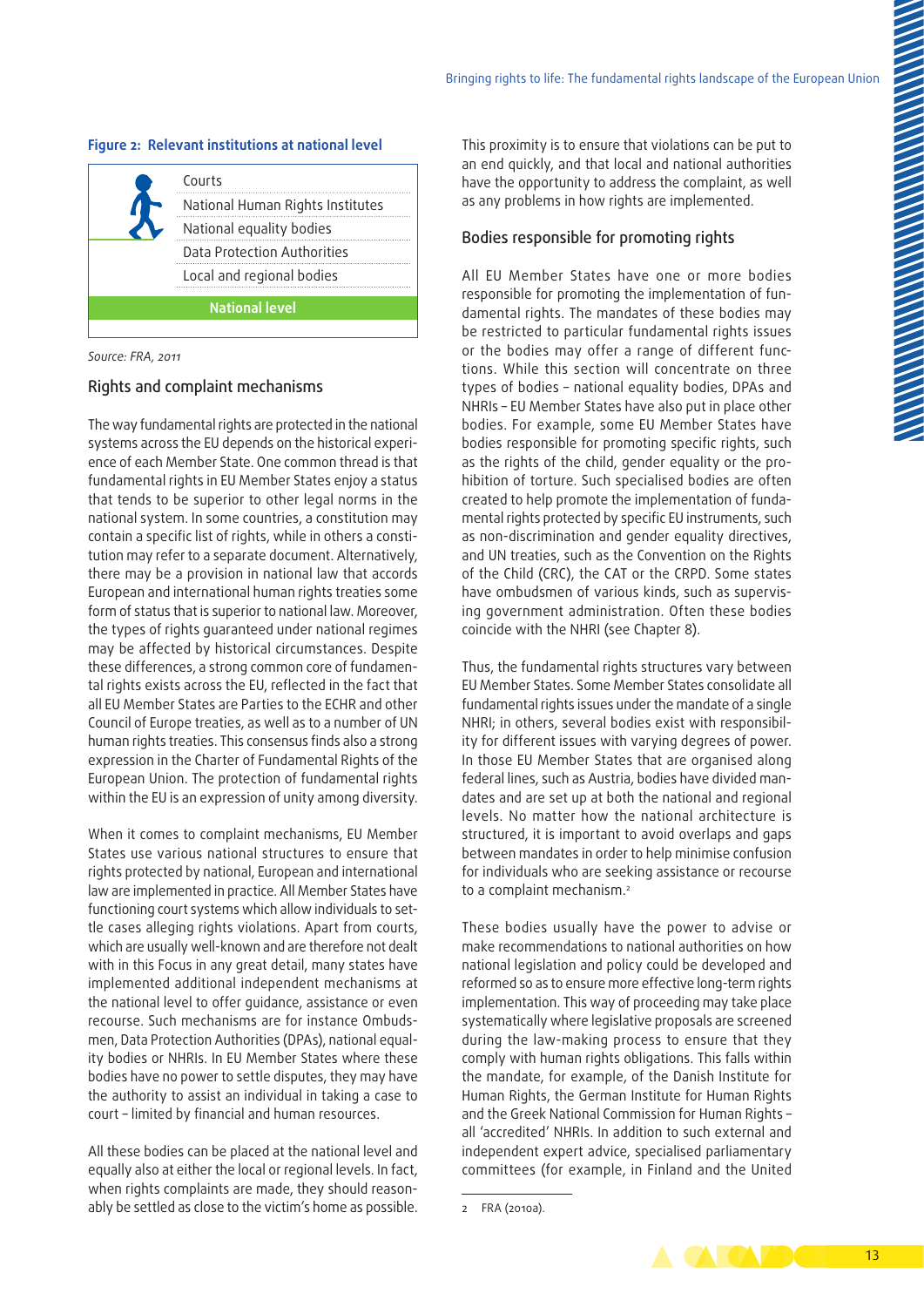Kingdom) or services of national parliaments providing independent legal opinions (for example in Greece) or national ministries (for example in Austria, Germany and the Netherlands) also often carry out systematic checks of compliance with fundamental rights. Although such internal procedures cannot replace external input from an independent expert body, they are an important mechanism for preventing potential or future violations that could occur on a large scale if laws conflicting with fundamental rights were to be brought into effect.

Under EU law, in the area of non-discrimination and gender equality, all Member States have an obligation to establish and have, in fact, established, national equality bodies responsible for promoting equal treatment in the areas of racial or ethnic equality and gender equality. Many EU Member States have also established bodies dealing with discrimination on other grounds, such as sexual orientation, disability, age and religion or belief. In some EU Member States, one single body is responsible for dealing with equality across all these areas while in others separate institutions exist. In some countries, the existence of such bodies pre‑dates EU legislation (such as Belgium, Ireland, the Netherlands, Sweden and the United Kingdom), while others have established new bodies (such as in France, Germany, Italy and Spain) or expanded the mandates of existing bodies (such as in Cyprus, Greece or Latvia).

These national equality bodies have two main tasks under EU law. The first is to offer assistance to victims in pursuing their complaints. To provide this assistance, national equality bodies were either given the power to issue decisions on individual complaints themselves or empowered to take cases to court on behalf of a victim or provide the victim with legal representation. National equality bodies also have the power to undertake surveys, publish reports and make recommendations. This allows equality bodies to collect information that identifies barriers to equality or shows the extent to which discrimination occurs in an EU Member State. It means that they can provide national and local authorities with guidance on how to improve the promotion of equality through policy and legislation. In addition, national equality bodies may carry out awareness‑raising on discrimination and equality, which could include conducting campaigns to make people aware of their rights or offering guidance and training on non‑discrimination law to civil servants or employers.

Similarly, all EU Member States have established bodies at the national level to monitor the application of, and ensure respect for, data protection legislation. In some Member States, one body has been put in place while in others these are divided among several bodies in particular sectors, such as healthcare, postal systems or telecommunications. EU law requires these data protection authorities to dispose of a range of powers, including the ability to advise national authorities during the legislative

process, investigate potential violations, participate in legal proceedings and hear individual complaints.

A number of EU Member States have bodies with a mandate to promote fundamental rights in general, going beyond the area of discrimination law and covering all rights. No explicit obligation exists under international law to establish such institutions, called NHRIs. The UN, however, has urged all states to do so and, at least at a political level, all UN member states have agreed.<sup>3</sup> International criteria, known as the 'Paris Principles', have been established to quide states and provide some requlation of NHRIs.<sup>4</sup> National bodies may apply to the International Coordinating Committee of National Institutions for the Promotion and Protection of Human Rights (ICC) – an organisation of NHRIs, which determines the extent to which a national body meets ICC criteria. Bodies that are in full compliance are accredited with 'A‑status'. Those in partial compliance are accredited with 'B-status', while those not in compliance receive 'C-status'. The main criteria can be summarised as:

- a mandate that covers all human rights;
- independence from government guaranteed by the constitution or legislation;
- adequate human and financial resources;
- pluralism, including through membership and/or effective cooperation;
- adequate powers of reporting, monitoring, advising, and investigating (not established as an obligatory requirement) including the power, capacity and staff to submit recommendations on any matter concerning human rights and proposals in relation to legislative and administrative measures.

NHRIs thus have similar tasks to those of the equality bodies established under EU law, including some or all of the following:

- providing advice on various human rights issues to national authorities;
- raising human rights awareness, including human rights education, publication of reports, training and capacity-building activities;



<sup>3</sup> UN, Human Rights Council Resolution (2011), *National institutions for the promotion and protection of human rights*, *A/HRC/RES/17/9*, 6 July 2011; UN, General Assembly (1993), *Vienna Declaration and Programme of Action*, *UN Doc. A/CONF.157/23*, 12 July 1993, part I, para. 36.

<sup>4</sup> For a thorough outline of the requirements set out in the Paris Principles, including how they may be achieved, see Chapter III.A, pp. 31-43 of: UN Office of the High Commissioner for Human Rights (2010).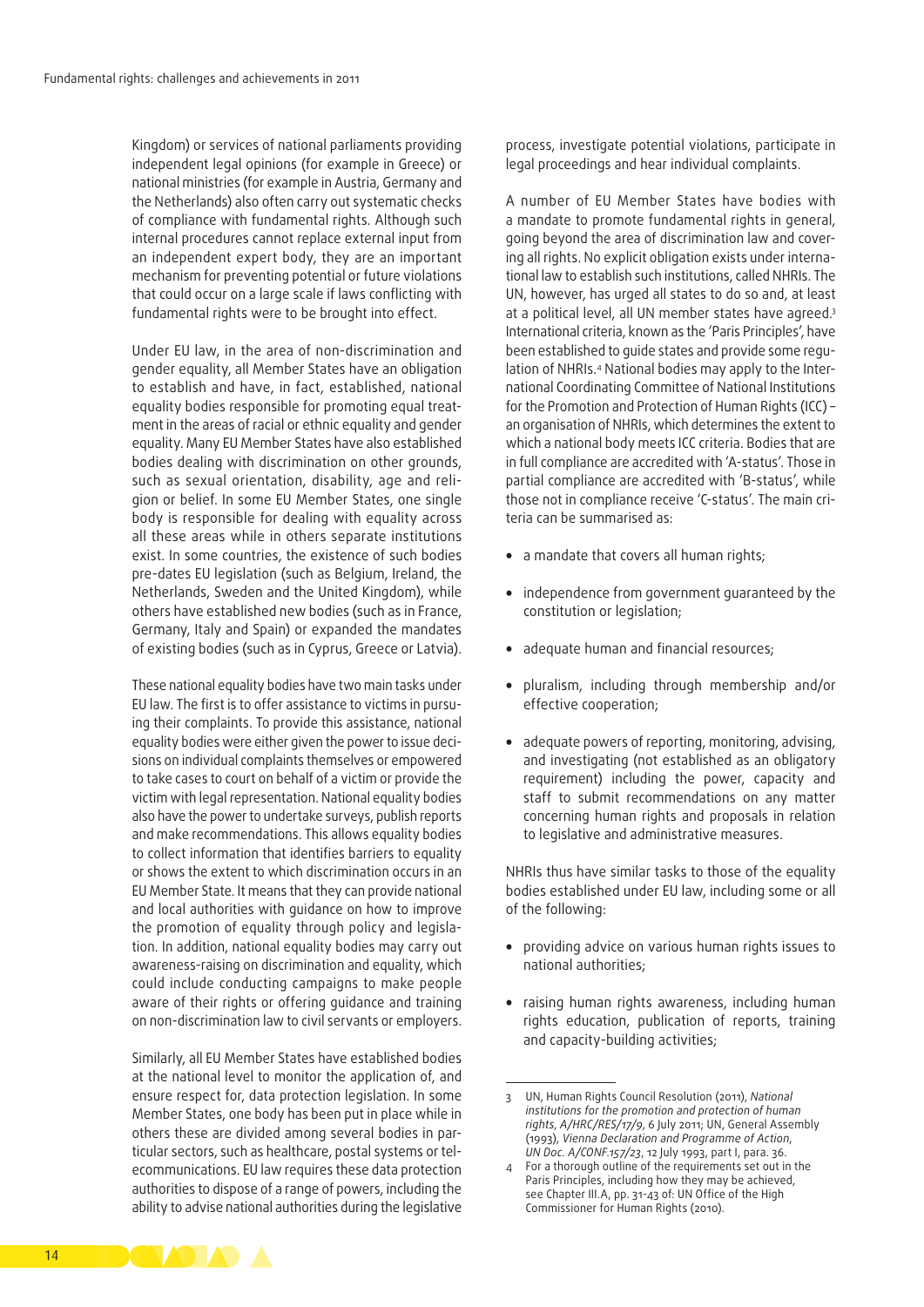- monitoring of human rights violations and making recommendations;
- receiving, investigating and resolving complaints from individuals.

Seventeen of the 27 EU Member States have NHRIs that are accredited through the ICC; only 12 NHRIs in 10 EU Member States have been accredited with 'A-status'. In some EU Member States, the equality body and the NHRI are actually the same entity, such as the United Kingdom's Equality and Human Rights Commis‑ sion, which has a mandate covering human rights in general, including non-discrimination law. Developments during 2011 in the EU Member States regarding NHRIs are described in Chapter 8 on 'Access to justice'.

#### Remarks on the landscape

When it comes to courts, evidence shows<sup>s</sup> that many barriers are in place threatening the efficient enforcement of rights through them. Such barriers relate, amongst others, to the cost of court proceedings and the adequacy of financial assistance (such as legal aid) to cover the financial burden, as well as to significant delays with court proceedings in some EU Member States, both of which discourage individuals from bringing cases to court. Moreover, victims of human rights violations are reluctant to bring their cases to the courts because they fear victimisation and often lack awareness of their substantive and procedural rights, in particular those rights guaranteed in EU and/or international law.



5 FRA (2011a).

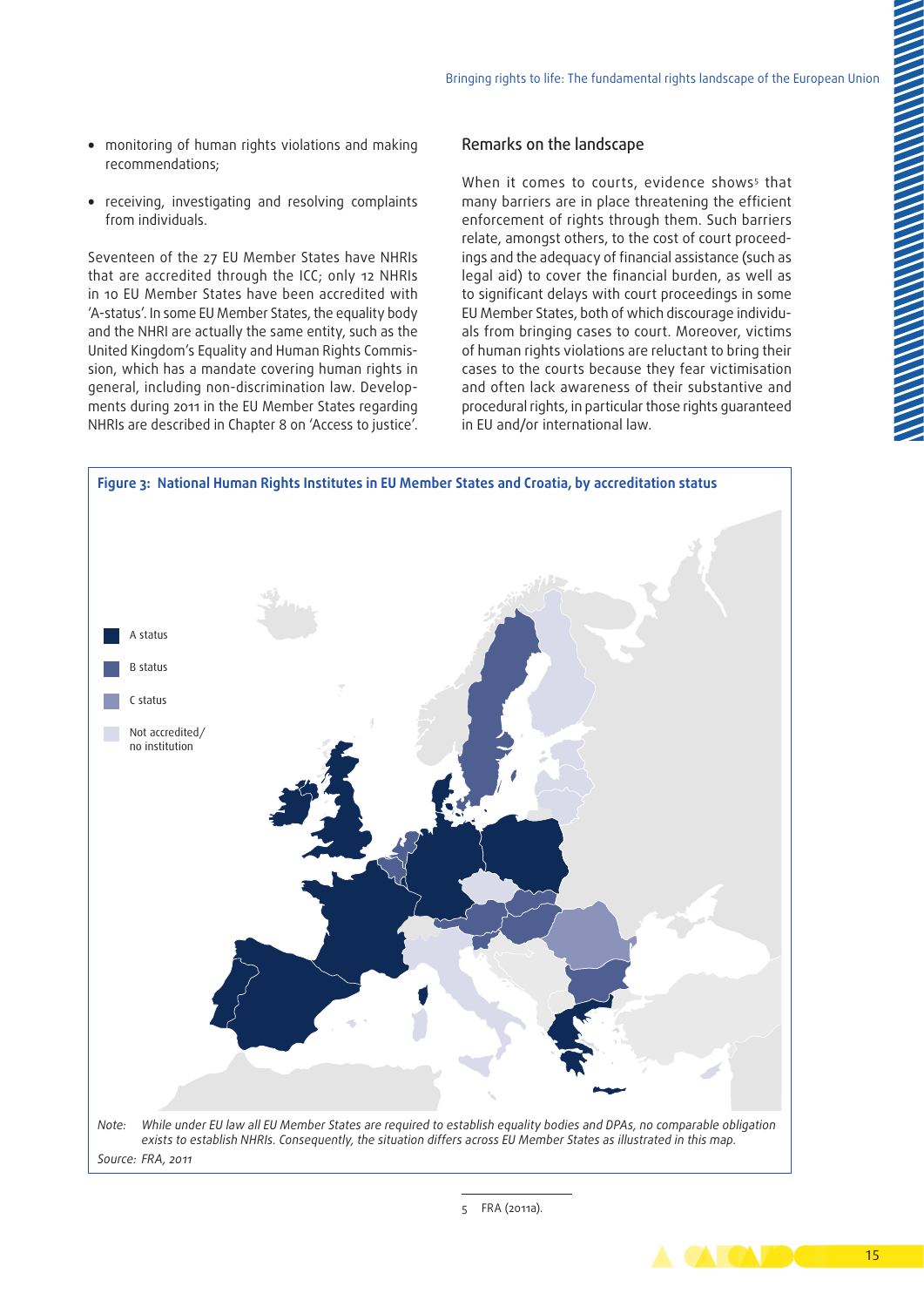Problems such as these can be addressed through certain rules available under procedural law, including the shifting of the burden of proof to the respondent in certain circumstances. Another solution might be to give additional bodies the power to decide on individual complaints. This is the case for some of the bodies, such as the NHRIs and national equality bodies in certain EU Member States like Belgium, France, Sweden and the United Kingdom. However, even where these bodies have the power to settle complaints from individuals, they may not have the authority to impose a binding legal remedy, like awarding compensation. In addition, there appear to be particular factors that undermine the effectiveness of these bodies. These factors include: a lack of awareness among individuals about their rights and that these complaint procedures or even the respective bodies exist, as well as a lack of confidence that filing a complaint can actually make a difference.<sup>6</sup> These factors may explain to a certain extent why equality bodies in some EU Member States, so mandated, receive high numbers of complaints a year (sometimes numbering in the thousands like in France), while the volume is low in others (sometimes even only a handful, like in Estonia). Since many people who experience discrimination do not actually lodge a formal complaint, the volume of recorded cases does not reflect the frequency with which violations of fundamental rights occur.

The extent to which the bodies discussed are able to promote fundamental rights implementation depends on the human and financial resources available, as well as the scope of the powers that they possess, which often vary considerably among EU Member States. Concerns have also been raised in some Member States about the independence of these bodies, since they may have a close relationship with a government ministry. This may be physical (where a body shares its premises with a ministry), financial (where a ministry determines the level of funding) or organisational (where, for example, the body's director is appointed by a minister or attached to a ministry). While these issues may not affect the independence of these bodies in practice, they can give rise to unfavourable perceptions, undermining individuals' confidence in approaching them.

## European Union level

The EU contributes to the region's fundamental rights landscape in three main ways: it establishes bodies and procedures to ensure that the EU itself respects fundamental rights; it disposes over procedures which help to ensure that EU Member States implement EU law in conformity with such rights; and it provides for harmonisation in certain specific fields of fundamental rights protection.

Bodies such as the FRA, the European Data Protection Supervisor (EDPS) and the European Ombudsman provide a framework aimed at ensuring that the EU itself respects fundamental rights. In addition, the three key players in producing EU legislation – namely the European Commission, the European Parliament and the Council of the European Union – have introduced compliance checks with fundamental rights standards as part of the process of formulating and negotiating legislation and policy. The European Commission's 2010 Strategy on the effective implementation of the Charter7 sets as an objective that the EU is exemplary as regards the respect of fundamental rights, in particular when it legislates. The European Commission further committed to preparing annual reports to better inform citizens on the application of the Charter and to measure progress in its implementation.8 Furthermore, the EU has institutions, such as the CJEU and the European Ombudsman, which are empowered to various extents to hear complaints from individuals who feel the EU itself has violated their rights.

The EU has established a range of mechanisms to help ensure that EU Member States, as required, implement EU law in compliance with fundamental rights. The EU has the authority to create legislation across a range of policy areas, but the powers to put this legislation and policies into effect – through public administrations, courts and law enforcement bodies – lie at the national and local levels. When implementing EU legislation or policies, EU Member States must comply with fundamental rights. If, however, EU Member States fail to meet their obligations, the European Commission may initiate proceedings against them.

In certain limited areas, the EU holds the authority to create policy and legislation on specific fundamental rights issues, such as discrimination or data protection. This authority includes establishing common rules for all EU Member States in these areas, for instance, EU law requiring procedures or bodies, such as equality bodies and data protection authorities, to be established at the national level to ensure that rights are protected and promoted. The EU can, however, only act within the limits of the competences conferred upon it by the Member States through EU treaties. Moreover, EU law obliges Member States only to respect fundamental rights when they act within the scope of EU law.

<sup>6</sup> FRA (2010b).

<sup>7</sup> European Commission (2010b) and European Commission  $(2011b)$ .

<sup>8</sup> European Commission (2012a).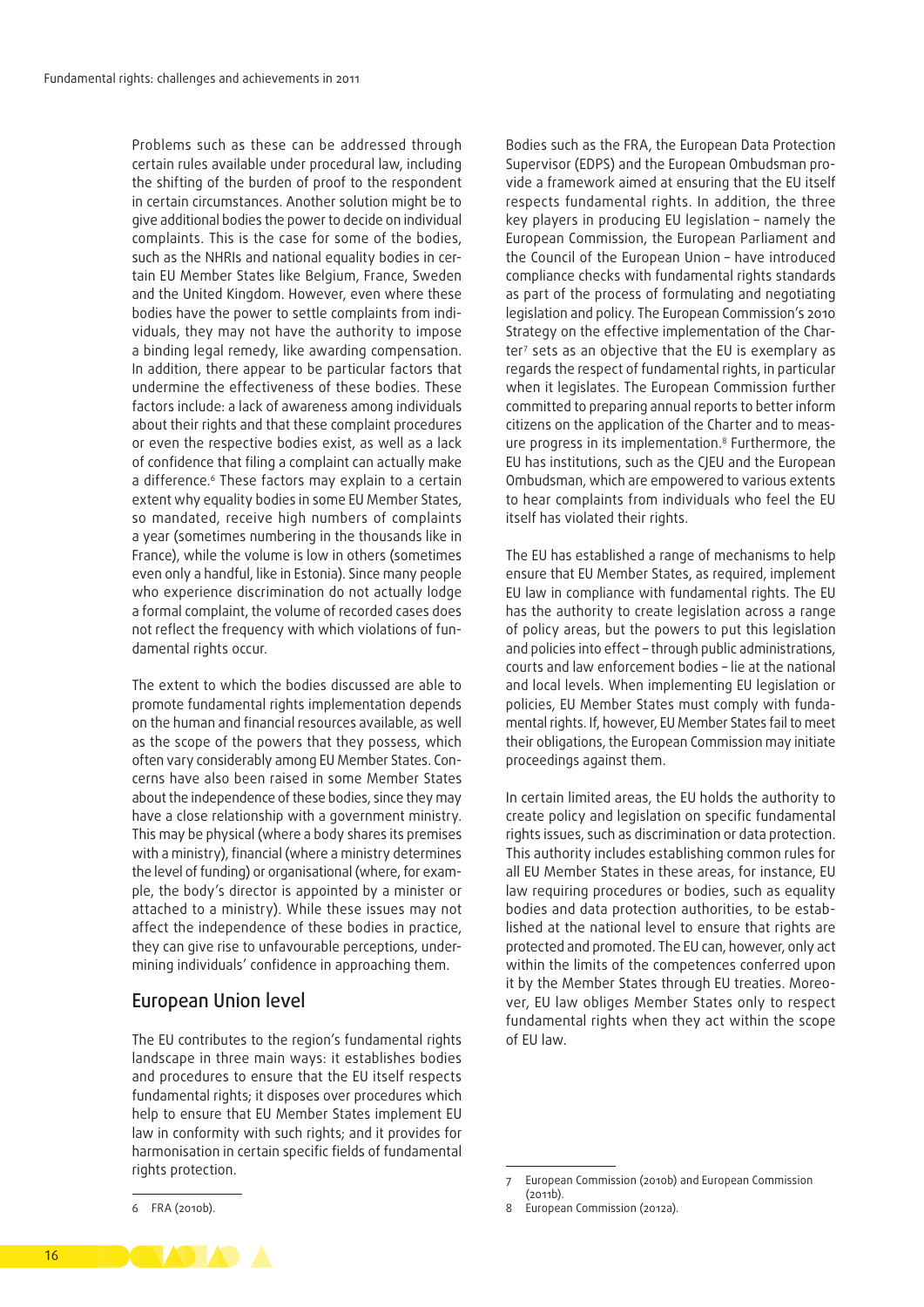|                       | Court of Justice of the European Union |  |
|-----------------------|----------------------------------------|--|
|                       | European Data Protection Supervisor    |  |
|                       | European Ombudsman                     |  |
|                       | EU political institutions              |  |
|                       | FRA                                    |  |
| <b>European Union</b> |                                        |  |
|                       |                                        |  |

#### **Figure 4: Relevant institutions at EU level**

*Source: FRA, 2011*

#### Protected rights

The protection of fundamental rights within EU law has evolved considerably over time. CJEU decisions on cases have elaborated on which rights are protected under the 'general principles' of EU law. The Court has thus developed a catalogue of fundamental rights. Although this catalogue is not formally written down, the EU and its institutions, as well as all of the EU Member States, must respect it whenever they are "acting within the scope of Union law", as defined by the CJEU. With regard to the content of these unwritten rights, the CJEU used two sources of inspiration, namely:

- the constitutional traditions common to the EU Member States;
- the rights guaranteed by international human rights treaties.

While the latter includes UN human rights treaties, the CJEU relied in practice mostly on the ECHR. In 1992, the EU made express reference to the ECHR in the Treaty on European Union (TEU), led to a clear-cut treaty obligation to ensure respect for fundamental rights as contained in the ECHR and the common constitutional traditions.

In 2000, the EU created the Charter of Fundamental Rights of the European Union, as a formal body of rights protected under EU law. The Charter became a legally binding document once the Lisbon Treaty came into effect on 1 December 2009. The list of rights contained in the Charter is based on written EU law, EU general principles and common constitutional traditions, as well as the rights in the ECHR and other Council of Europe treaties and in the UN human rights treaties.



17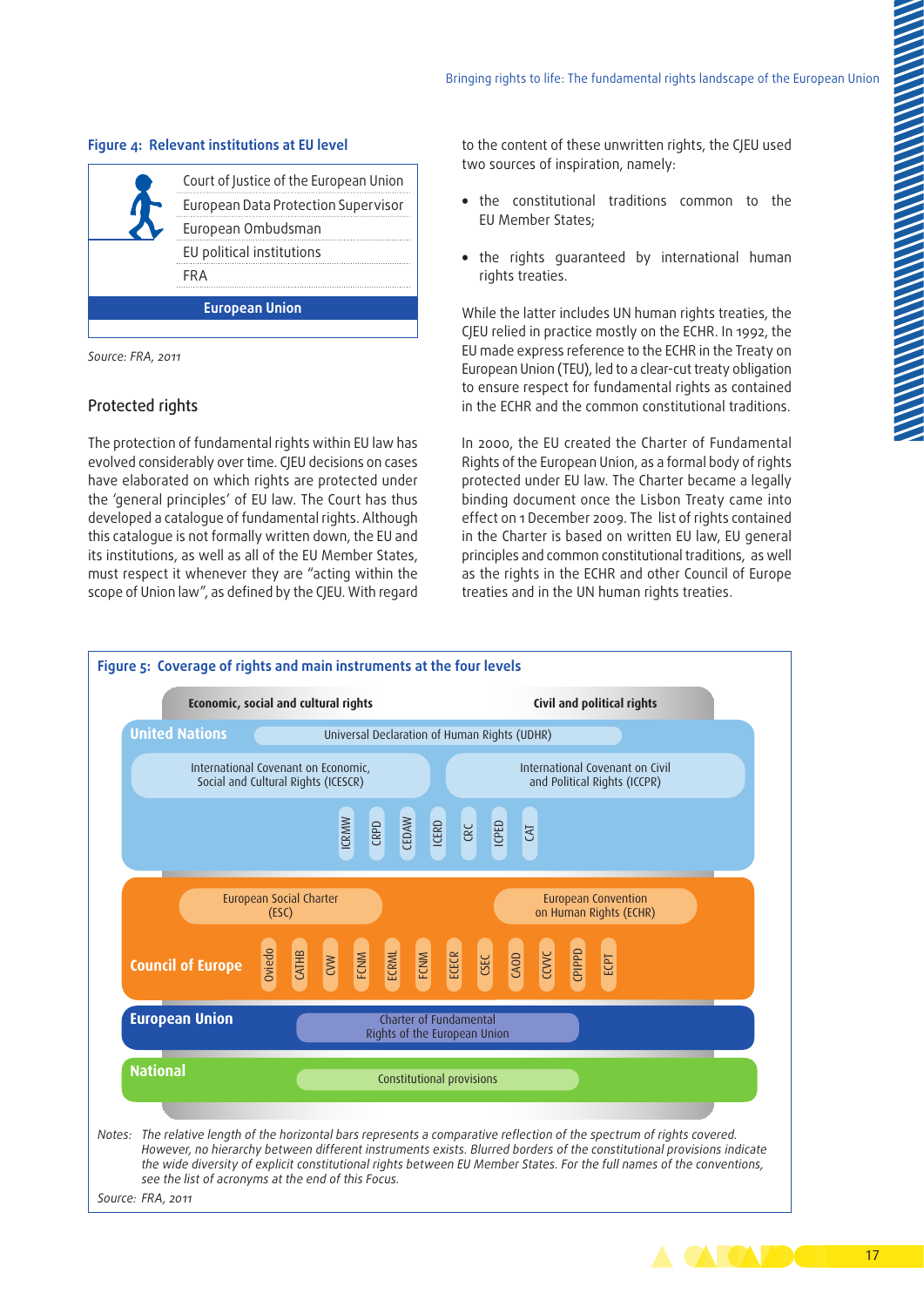

The Charter sets limits on the way the EU exercises its authority: the EU may not take action in a way that violates the rights in the Charter. According to its Article 51, the Charter does not "establish any new power or task for the Union, or modify powers and tasks as defined in the Treaties". Thus, the Charter does not give the EU the right to create new legislation where it did not have the power to do so before the Charter became legally binding. At the same time, the legally binding nature of the Charter implies the obligation and the task to ensure that EU institutions and EU Member States do not violate the Charter when implementing EU law.

In addition to these internal rules of EU law - the general principles and the Charter of Fundamental Rights – the EU itself is also directly bound to the CRPD and is in the process of joining the ECHR, as required by the Lisbon Treaty. Generally speaking, such European and international treaties have been aimed at states and, in the past, made little or no provision to allow international organisations to join them directly. Although the CRPD and ECHR are notable exceptions to this practice, the heads of state and government of all Member States of the Council of Europe, hence also all of 27 EU Member States, agreed in May 2005 that the accession of the EU to other Council of Europe conventions should be considered.

So, according to EU law, the EU and its Member States, when acting in the scope of EU law, are bound by fundamental rights in three ways:

- the general principles of law as developed by the CJEU;
- the fundamental rights as listed and defined in the Charter of Fundamental Rights of the European Union;
- the fundamental rights as guaranteed by the Council of Europe's ECHR, to which the EU is now also bound to accede.

EU law puts Member States under a fundamental rights obligation only when acting in the scope of the EU treaties. As the European Commission frequently underlines, this is often misunderstood. In 2011, of those citizens' letters to the Commission on fundamental rights, 55 % concerned issues outside the remit of EU competences.9 Therefore, it is important to underline that the reach of fundamental rights protection under EU law depends on the concrete context:

- when a legislative competence is available, the EU can harmonise fundamental rights protection in a specific field (compare for example the Data Protection Directive 95/46/EC);
- when EU Member States act in the scope of EU law, the CJEU can impose limits by referring to fundamental rights, for example, with regard to the right to family (see for example the *Zambrano* case, where the CJEU held that parents of a child who is a national of a Member State must be granted the rights to reside and work there);
- when a situation falls outside an EU‑law context, the violation cannot be addressed by means of EU law (an example could be the mistreatment of soldiers of an EU Member State in a military barrack of that state).

At a more general level, Article 2 of the TEU provides for the EU to be "founded on the values of respect for human dignity, freedom, democracy, equality, the rule of law and respect for human rights, including the rights of persons belonging to minorities". According to Article 7 of the TEU, the EU can determine that there is a "clear risk of a serious breach by a Member State" or even determine "the existence of a serious and persistent breach" of the values as stipulated in Article 2. The first procedure – identifying the risk of



<sup>9</sup> European Commission (2012a), p. 8.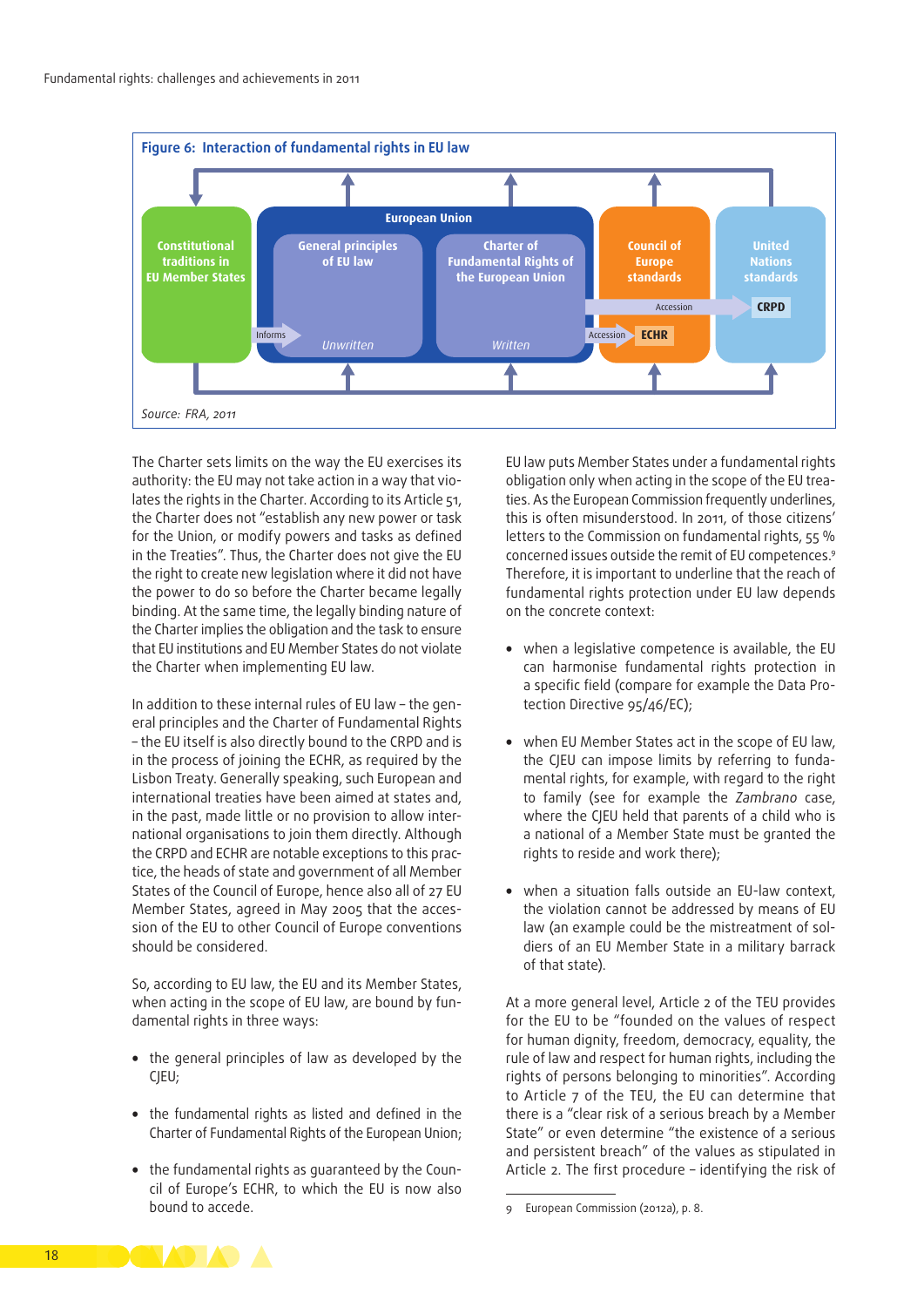a breach – can be activated by a proposal submitted by a third of the EU Member States, the European Parliament or the European Commission. The second procedure – identifying the qualified breach – can be initiated by a third of the EU Member States or the European Commission. Whereas the Parliament cannot initiate the procedure that aims to determine a breach of the Article 2 values, the final decision determining a breach has to be taken by the European Council following consent of the Parliament.

Article 7 of the TEU even offers the possibility to impose sanctions on an EU Member State by suspending "certain of the rights deriving from the application of the Treaties to the Member States in question, including the voting rights of the representative of the government of that Member State in the Council". Interestingly, Article 7 procedures allow the EU to address under certain restricted conditions breaches in areas falling outside the scope of EU law, that is, in areas "where the Member States act autonomously".10 It is, however, important to underline that these procedures are in the hand of the political institutions of the EU, whereas the role of the CJEU to

review these procedures is limited. Such judicial review may concern "solely […] the procedural stipulations" of Article 7 of the TEU (Article 269 of the TFEU).

In some instances, Members of the European Parliament have suggested having recourse to Article 7, for example, in the context of the involvement of Romania and Poland in so-called CIA flights in 2007 or in the context of the changes made to Hungarian law in 2011 and 2012. So far, however, since its inception in 1999 the EU has never applied Article 7 of the TEU in practice.

#### Complaint mechanisms: the Court of Justice of the European Union

Within the scope of EU law, a more regular fundamental rights control is offered through the standard procedures before the CJEU as laid down in the Treaty on the Functioning of the European Union (TFEU).

The CJEU is responsible for dealing with cases alleging a violation of the Charter of Fundamental Rights by the EU or by a Member State when it is implementing



<sup>10</sup> European Commission (2003)

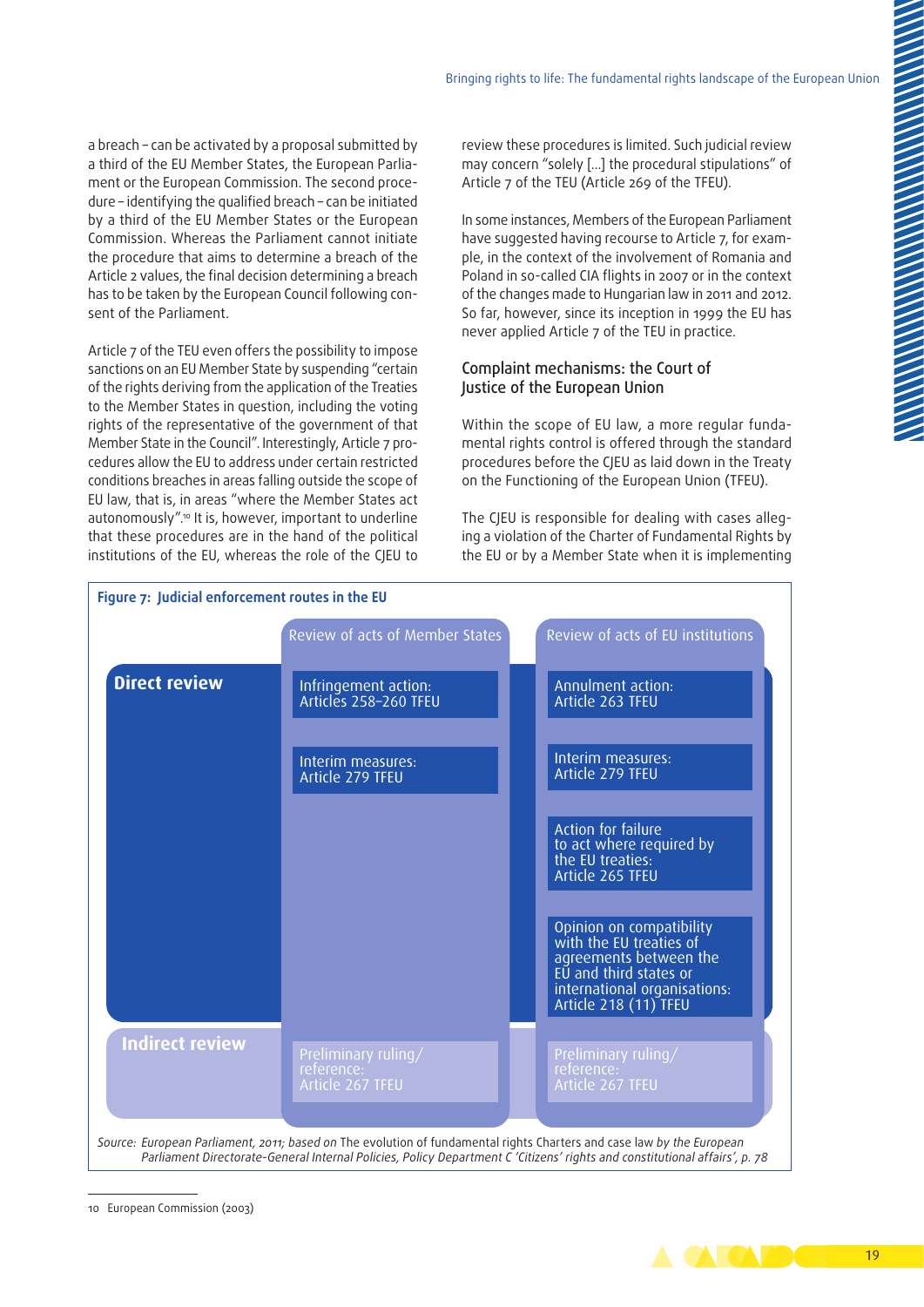EU law. The CJEU is not primarily designed as a human rights court to deal with individual complaints. Its role is to judge whether the EU institutions themselves have failed to comply with EU law or to offer guidance to national courts on how to interpret the meaning of EU law. The Charter of Fundamental Rights is gaining prominence in this context. In 2011, the number of decisions quoting the Charter in its reasoning rose by more than 50 % against the year-earlier, to 42 from  $27$ .<sup>11</sup>

In principle, an individual has the possibility to directly lodge a complaint with the CJEU if the EU fails to comply with the EU Charter of Fundamental Rights. An individual can, however, only institute proceedings against an individual EU act directed at him or her or which is of direct and individual concern to him or her, and against an EU regulatory act, if this act does not entail implementing measures and is of direct concern to the individual. These limitations make it very difficult for an individual to complain about a piece of legislation because, by its nature, legislation establishes general rules that apply to everyone or to large groups of people. Thus, an individual is unlikely to satisfy the rules for legal standing before the CJEU unless they are specifically named by a piece of legislation, such as by being placed on a list of people suspected of involvement with terrorism. Furthermore, an individual may claim damages in cases of EU contractual and non-contractual liability (Article 340 TFEU).

Therefore, it is more common for an individual to reach the CJEU indirectly. This may happen when an individual brings a complaint to the national courts and questions arise in the case as regards the interpretation of the relevant EU legislation and its compatibility with the Charter. In such cases, the national court may opt to refer these questions to the CJEU for its opinion (preliminary reference according to Article 267 TFEU). When doing so, national courts also increasingly make reference to the Charter, with the number of such explicit references up 50 % in 2011 over the year earlier.<sup>12</sup> It is important to underline that last instance courts at national level are obliged to make recourse to the preliminary procedure in cases in which a question of EU law must be clarified.

Whereas direct access for individuals to the CJEU is limited in annulment procedures, the preliminary procedure allows for a unique and efficient dialogue between the national courts and the CJEU. It should be noted, nevertheless, that the national court decides – and not the individuals involved in the case – whether to refer the case to the CJEU. The CJEU may give its opinion on the interpretation or the validity of EU legislation, thereby enabling the national court to apply the correct interpretation of EU law in a specific case. It will also review whether a Member State is complying with the Charter of Fundamental Rights and general principles of EU law when implementing EU law or acting within the scope of EU law.

In its important role as the 'guardian' of EU treaties, the European Commission also has the power to launch an 'infringement' procedure against a Member State. This option represents a significant mechanism to protect fundamental rights in the EU and can be used when:

- a Member State fails to implement a piece of EU human rights‑related legislation;
- a Member State implements EU legislation in a way that conflicts with fundamental rights.

The aim of an infringement procedure launched by the European Commission is different in character from that of a complaint lodged by an individual whose rights have been violated. Although the European Commission's interest in a particular case might result from information received by individuals, the infringement procedure is brought forward in the name of the European Commission as the guardian of the treaties. Its objective is to secure compliance with EU law by a Member State rather than to obtain some form of remedy for individuals. In this case, the European Commission, and not the individuals who may have had their rights violated, will decide whether to open a procedure. However, an individual whose fundamental rights guaranteed by EU law have been violated by a Member State may inform the Commission – which could again trigger infringement proceedings.

Such an infringement procedure is preceded by informal consultations between the state and the European Commission, during which potential problems are often addressed. This was, for example, the case in 2010, when the European Commission announced its intention



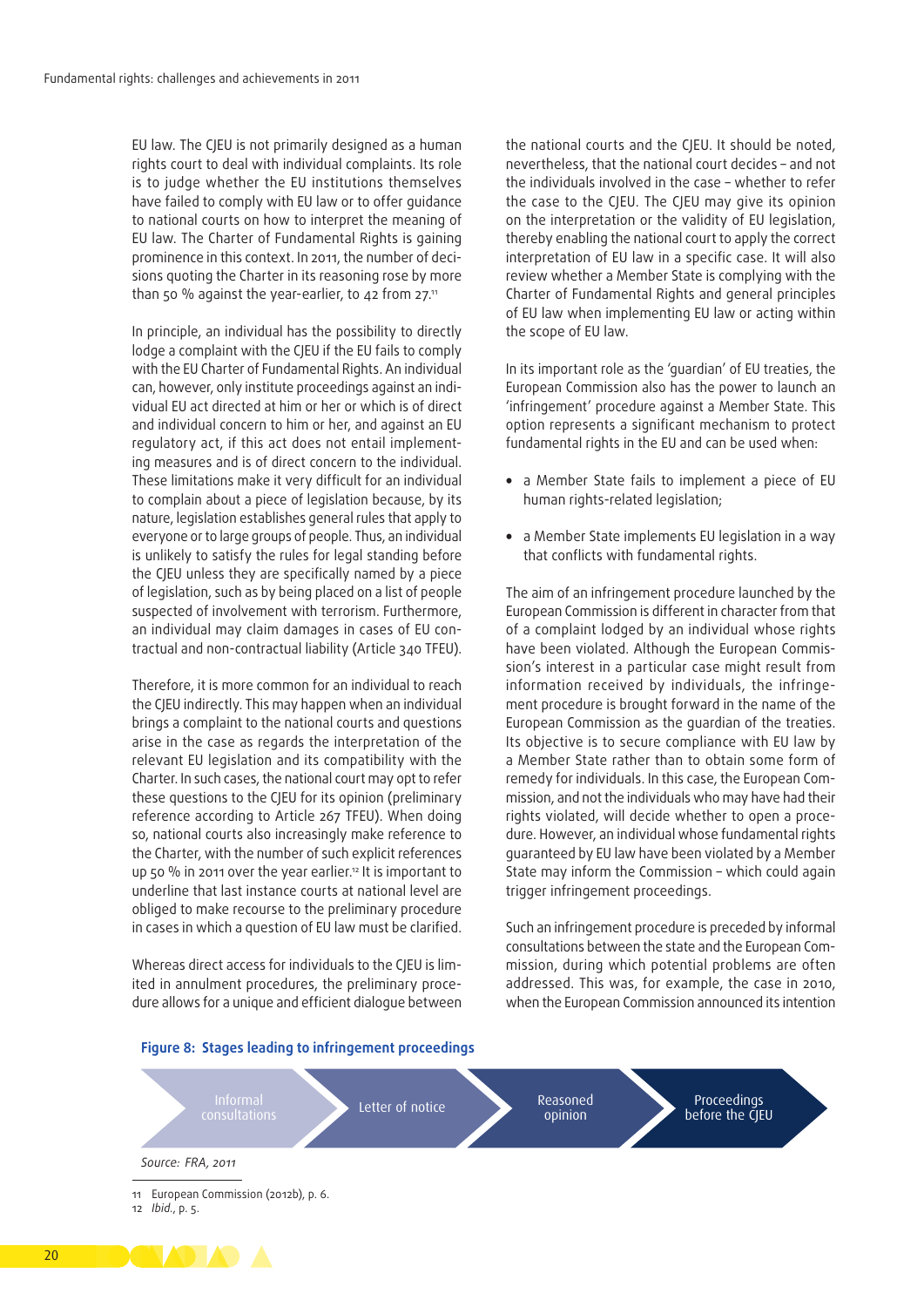to open formal proceedings against France concerning a possible breach of its obligations under the Free Movement Directive13 due to the repatriation of Roma who were not French nationals. Since the European Commission was satisfied with the commitments and legislative amendments made by France to correctly implement the directive, it did not open an infringement procedure against France.

If, however, problems cannot be resolved through informal consultations, the European Commission sends a 'letter of notice' to a Member State explaining its position. Such a 'letter of formal notice' to a Member State opens the formal procedure. At this stage, negotiations can still resolve the issue. If the European Commission is not satisfied with the outcome of negotiations, it will deliver a 'reasoned opinion' explaining why it does not consider a Member State to be in compliance with EU law. Following the reasoned opinion, the European Commission will begin proceedings before the CJEU. Issues are often settled during the formal negotiation phase after the European Commission delivers a letter of notice, but before it issues a reasoned opinion.

The Racial Equality Directive provides an example where various Member States were found in violation of their obligations under the treaties (non‑implementation). The European Commission began proceedings against almost all EU Member States because they had not transposed, or had only partially transposed, the Racial Equality Directive,14 which obliges Member States to prohibit discrimination on the basis of race or ethnicity.15 However, only five cases ended up before the CJEU, while other EU Member States resolved the issue through negotiation.16

A more recent example in this regard relates to Hungary. In 2011, the European Commission considered launching proceedings against Hungary in the context of Hungary's new constitution and corresponding legislation. Given that Hungary did not comply with the concerns expressed by the European Commission, it sent three letters of formal notice to Hungary. The letters argue that Hungarian legislation conflicts with EU law by putting into question the independence of the country's central bank and data protection authorities, and by the measures affecting its judiciary. The latter include measures forcing more than 200 judges to retire.

#### Complaint mechanisms: the Ombudsman, the EDPS and the petitions committee of the Parliament

In addition to formal court proceedings before the CJEU, there are a number of quasi‑judicial mechanisms where an individual can have their complaint investigated by an EU body, which may then make recommendations. Although the outcome of these quasi‑judicial mechanisms is not legally binding, three relevant bodies exist in the EU:

- the European Ombudsman may investigate complaints alleging maladministration in the institutions and bodies of the EU. These may include alleged violations of fundamental rights, such as discrimination or the right of access to information, which are often due to a refusal to grant access to official documents. The Ombudsman may conduct inquiries either on its own initiative, or on the basis of complaints submitted to it directly or through a Member of the European Parliament. Any EU citizen, or any natural or legal person residing or registered in a Member State, can make a complaint. It is important to note that the right to complain to the European Ombudsman is enshrined in Article 43 of the EU Charter of Fundamental Rights. It is a basic right of EU citizenship in accordance with Article 24 of the TFEU. In 2010, the European Ombudsman reg‑ istered 2,667 complaints and processed 2,727, 27 % of which fell within his mandate;<sup>17</sup>
- similar to the European Ombudsman, under Article 227 of the TFEU, the European Parliament's Committee on Petitions may take up a complaint from an individual on any subject that falls within the EU's areas of competence. Unlike the European Ombudsman, however, the complaint can relate to the behaviour of a national or local authority and not merely EU institutions;
- the EDPS is responsible for ensuring that EU institutions and bodies respect the right to privacy. Its powers include conducting inquiries on its own initiative or dealing with the complaints lodged by individuals who feel their personal data has been mishandled by a European institution or body.

#### Other bodies responsible for fundamental rights

The EU institutions, particularly the European Parliament or the European Commission, often carry out activities to promote fundamental rights. The European Parliament frequently urges other institutions and EU Member States to consider addressing particular fundamental rights challenges through policy and legislation. In addition to its role to ensure compliance with EU law, the

<sup>17</sup> European Ombudsman (2010), p. 21.



<sup>13</sup> Directive 2004/38/EC.

<sup>14</sup> Council Directive 2000/43/EC. FRA (2012a).

<sup>15</sup> See European Commission (2005); European Commission  $(2009)$ .

<sup>16</sup> CJEU, C-327/04, *Commission v. Finland*, 24 February 2005; CJEU, C-329/04, *Commission v. Germany*, 28 April 2005; CJEU, C-335/04, *Commission v. Austria*, 4 May 2005; CJEU, C 320/04, *Commission v. Luxembourg*, 24 February 2005; CJEU, C-326/04, *Commission v. Greece*, 25 September 2004.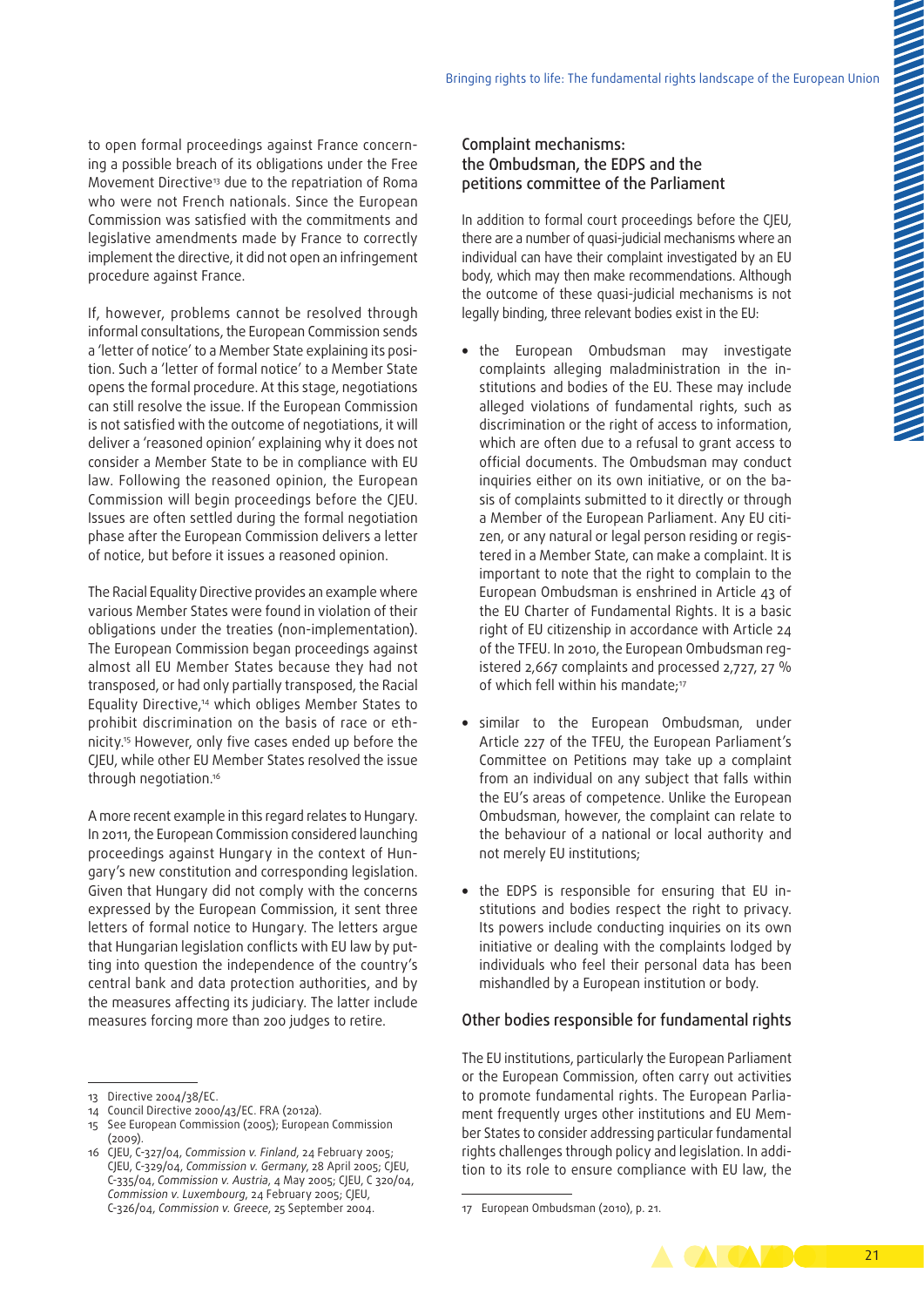European Commission may promote fundamental rights through coordinating or funding particular programmes or projects including research. For example, the European Commission programme entitled 'Fundamental rights and citizenship' offers around €95 million in funding for projects that promote fundamental rights and covers the period from 1 January 2007 to 31 December 2013.

As explained in its Strategy for the effective implementation of the Charter of Fundamental Rights by the EU, the European Commission has established methods to mainstream fundamental rights considerations into legislation across policy areas, also covering the rights of the child and the rights of persons with disabilities.<sup>18</sup> In cases where legislation may have an impact on data protection, the European Commission is obliged to consult the EDPS.<sup>19</sup> In addition, the Council of the EU<sup>20</sup> and the European Parliament<sup>21</sup> have introduced internal procedures to ensure that policy and legislative proposals comply with the EU Charter of Fundamental Rights.

In the case of the European Commission, upcoming legislation is tested against the following check-list:<sup>22</sup>

- What fundamental rights are affected?
- Are the rights in question absolute rights (which may not be subject to limitations, like human dignity and the ban on torture)?
- What impact do the various policies under consideration have on fundamental rights? Is the impact beneficial (promotion of fundamental rights) or negative (limitation of fundamental rights)?
- Do the options have both a beneficial and a negative impact, depending on the fundamental rights concerned (for example, a negative impact on free‑ dom of expression and beneficial one on intellectual property)?
- Would any limitation of fundamental rights be formulated in a clear and predictable manner?
- Would any limitation of fundamental rights:
	- − be necessary to achieve an objective of general interest or to protect the rights and freedoms of others?
	- be proportionate to the desired aim?
- 18 European Commission (2011a); European Commission (2010a).

− preserve the essence of the fundamental rights concerned?

In this framework, the FRA plays a key role. Its objective is to provide the relevant institutions, bodies, offices and agencies of the EU and its Member States when implementing EU law "with assistance and expertise relating to fundamental rights in order to support them when they take measures or formulate courses of action within their respective spheres of competence to fully respect fundamental rights."23 The FRA does this by:

- collecting and analysing evidence and data from across EU Member States to inform EU institutions and Member States about the situation of fundamental rights throughout the EU. In particular, it informs on the degree to which rights are in practice being enjoyed by individuals in their daily life. This includes analyses of EU and national legislation, as well as analyses of sociological data and information gathered through large‑scale surveys and in‑depth interviews;
- providing assistance and expertise based on the evidence gathered. The FRA therefore issues opinions and conclusions to EU institutions and Member States on specific thematic topics. Moreover, the European Parliament, the Council of the European Union or the European Commission can request the agency to deliver opinions on EU legislative proposals "as far as their compatibility with fundamental rights are concerned".<sup>24</sup> This specific task contributes to the agency's overall objective to support EU institutions and Member States to fully respect fundamental rights. Such opinions on legislative proposals do not concern the legality of EU acts in the sense of annulment procedures (Article 263 of the TFEU) nor the question whether an EU Mem‑ ber State has failed a treaty obligation in the sense of infringement procedures (Article 258 of the TFEU).25 In 2011, for example, the FRA delivered two such opinions on draft legislation concerning the European Investigation Order and Passenger Name Record (PNR) data;
- engaging in awareness‑raising to increase understanding of fundamental rights among the general public, as well as specific target groups. The FRA has close relations with other international organisations working in the field of fundamental rights, in particular with the Council of Europe, to ensure the pooling of expertise and resources where appropriate. The FRA's Fundamental Rights Platform (FRP) and the collaboration with NHRIs enable



<sup>19</sup> Regulation (EC) No. 45/2001, OJ 2001 L 8, p. 1, Article 28 (2).

<sup>20</sup> Council of the European Union (2011a).

<sup>21</sup> A change introduced to the European Parliament's rules of procedure in December 2009. See Rule 36 of the current Rules of Procedure, adopted September 2011, available at: [www.europarl.europa.eu/sides/getDoc.do?pubRef=-//](http://www.europarl.europa.eu/sides/getDoc.do?pubRef=-//EP//NONSGML+RULES<2011>EP+20110926+0+DOC+PDF+V0//EN&language=EN) [EP//NONSGML+RULES-EP+20110926+0+DOC+PDF+V0//](http://www.europarl.europa.eu/sides/getDoc.do?pubRef=-//EP//NONSGML+RULES<2011>EP+20110926+0+DOC+PDF+V0//EN&language=EN) [EN&language=EN.](http://www.europarl.europa.eu/sides/getDoc.do?pubRef=-//EP//NONSGML+RULES<2011>EP+20110926+0+DOC+PDF+V0//EN&language=EN)

<sup>22</sup> European Commission (2010b), p. 5.

<sup>23</sup> Council Regulation (EC) No. 168/2007, Art. 2, p. 4.

<sup>24</sup> Council Regulation (EC) No. 168/2007, Consideration No. 13.

<sup>25</sup> Council Regulation (EC) No. 168/2007, Art. 4 (2).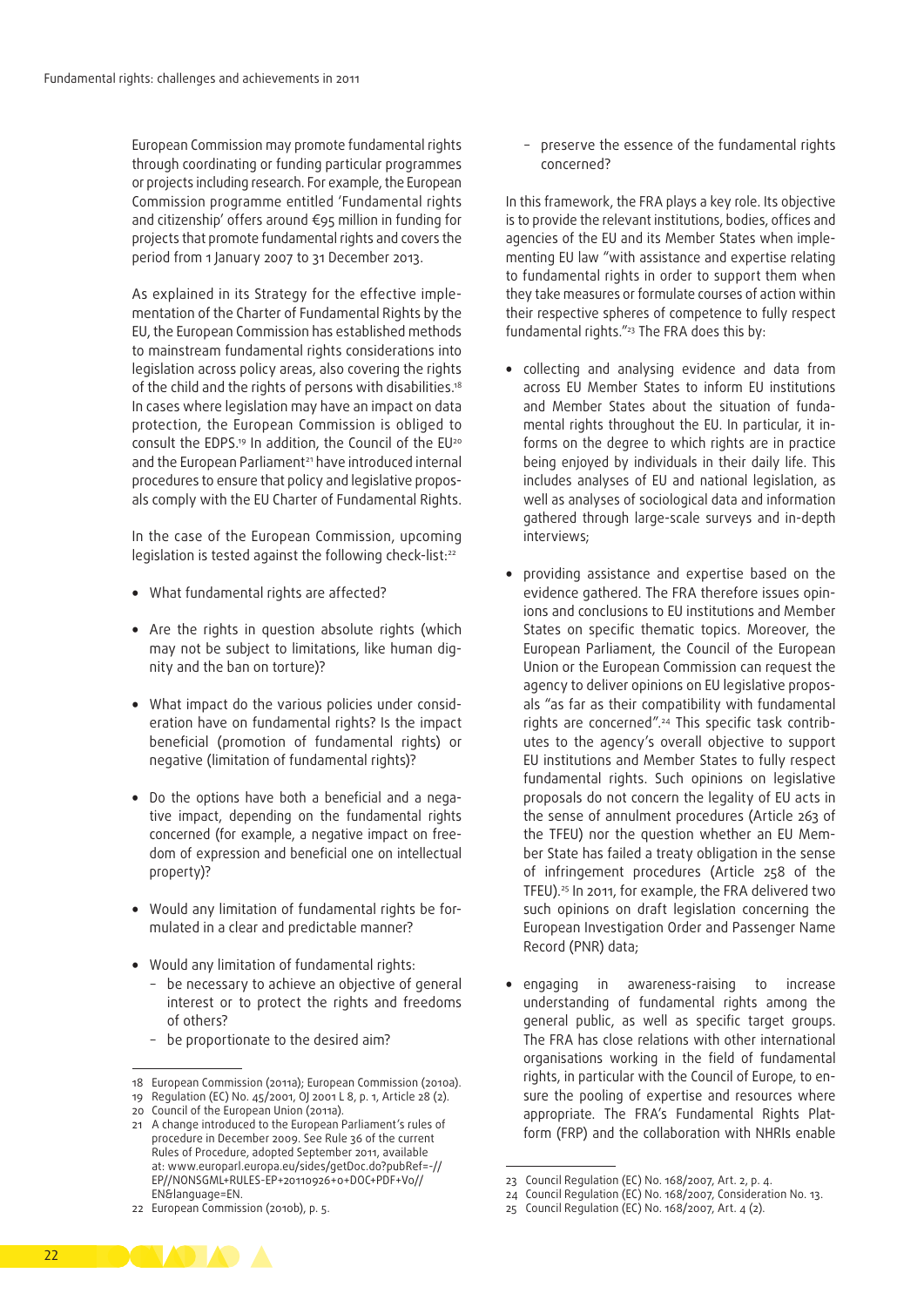the FRA to gather the views and expertise of nongovernmental organisations (NGOs) and NHRIs in a structured manner.

Decision makers from both EU institutions and Member States can draw on the work of the FRA when making policies and laws. FRA's substantial body of evidence is also used by other international bodies, such as the Council of Europe, to inform their work.

#### Remarks on the landscape

The EU layer in the fundamental rights landscape provides EU Member States with a unique opportunity. Unlike rules developed by other international organisations, EU law automatically penetrates the national system, displacing national law that contradicts it. National courts therefore apply EU law; national administrations carry it out. In contrast, treaties, judicial decisions and guidance offered by the Council of Europe and UN bodies do not automatically take effect at the national level in all Member States. The state must instead actively take measures to implement them. The EU has made important use of the unique nature of EU law to strengthen the implementation of fundamental rights, in particular in the areas of data protection and non-discrimination and gender equality. In these two areas, EU Member States were required to create national data protection authorities and equality bodies. Given the potential impact of EU law at national level, the EU must be particularly vigilant in ensuring the compliance of its laws with fundamental rights.

In practice, the fundamental rights landscape at EU level is geared towards ensuring respect for fundamental rights through promotional activities. Moreover, the EU does play an important role in compliance enforcement through the infringement procedure of the CJEU. Even though the European Commission may not take this procedure to its final stages, the mere possibility that it could do so appears to help secure EU Member State compliance with EU law in the field of fundamental rights. Moreover, key elements of the fundamental rights landscape allowing for complaints at national level, namely the equality bodies and data protection authorities, have been introduced or further developed as a result of obligations under EU law. However, it remains a challenge and a shared responsibility for all players at all levels to better inform the Member States' populations where EU law applies and where not and which are, consequently, the right authorities to address in cases of fundamental rights violations.26

As regards external judicial control, the EU is not yet Party to the ECHR and thus as such not subject to external judicial scrutiny. This gap will be addressed by the EU's accession to the ECHR. The extent of the resulting obligations will, however, depend on the accession agreement as finally ratified.

When it comes to legislation, the impact assessment exercise as provided for within the European Commission looks at the impact on fundamental rights. Such an exercise is a promising step in the right direction. Since such mechanisms are based on expertise within the respective political institution, they can benefit from external opinions of independent expert bodies.

## Council of Europe level

All EU Member States are members of the Council of Europe. Over the last 60 years, the Council of Europe has played a significant role in expanding and improving the protection of fundamental rights in Europe, as well as in fostering and safeguarding the principle of the rule of law. These improvements comprise norms linked, for example, with civil and political rights, social rights, rights of persons belonging to minorities as well as action against racism and trafficking in human beings as set out in conventions, recommendations and other legal instruments adopted by the Committee of Ministers. They also include the active supervision of compliance with these norms, carried out by means of several specialised mechanisms. This includes judicial or quasi‑judicial bodies with the authority to hear complaints of human rights violations and rule on the conformity of legislation and practice in the States Parties, such as the European Court of Human Rights (ECtHR) and the European Committee of Social Rights (ECSR), as well as non‑judicial bodies monitoring the implementation of human rights standards in member states, discerning cases of non‑compliance with such standards, proposing solutions or addressing recommendations to the member states.

#### **Figure 9: Relevant institutions at the Council of Europe level**







<sup>26</sup> See: https://e-justice.europa.eu/home.do?action=home or www.ombudsman.europa.eu/atyourservice/ interactiveguide.faces.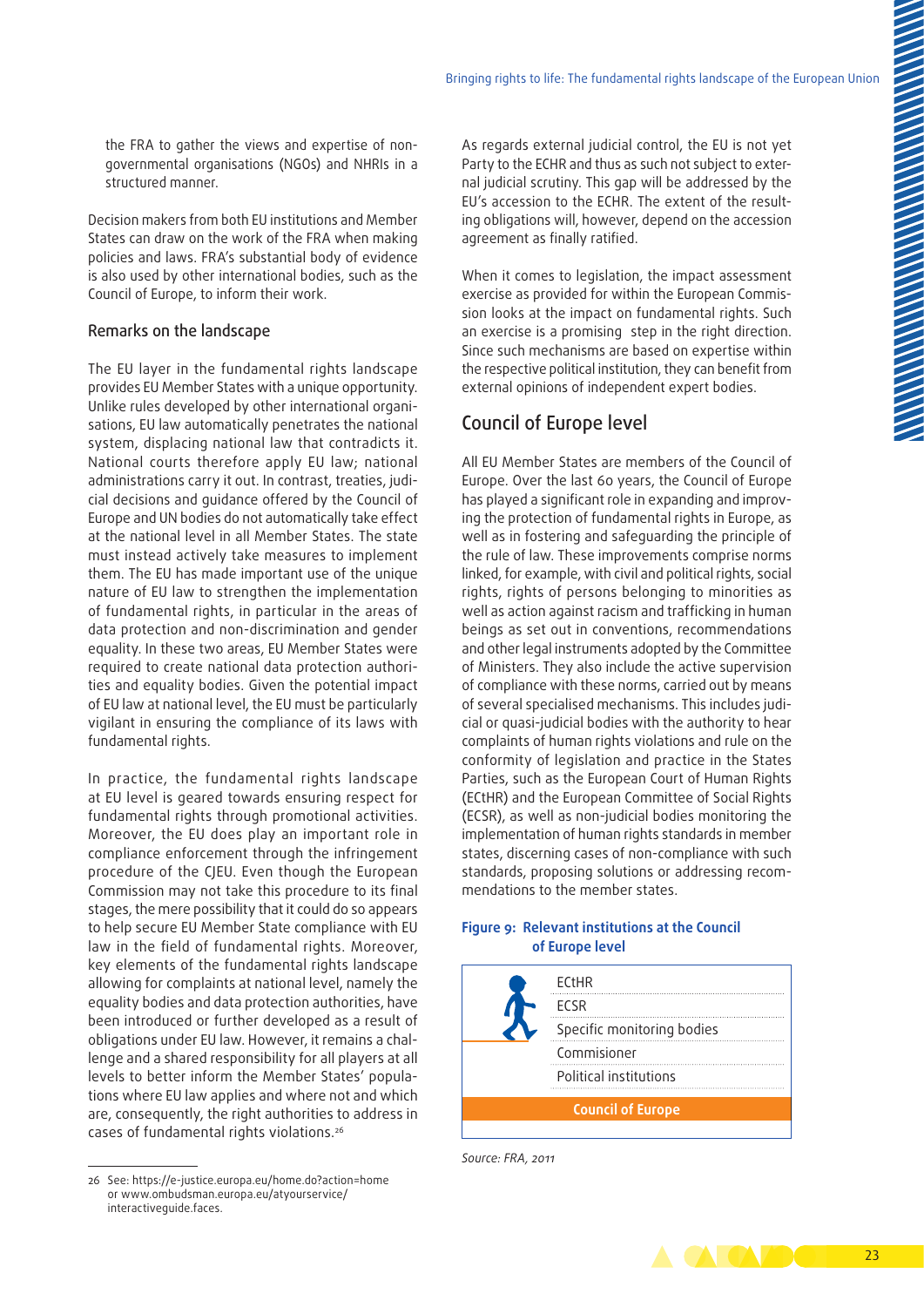#### Protected rights

States that have ratified the European Convention on Human Rights have undertaken to secure and guarantee to everyone within their jurisdiction, not only their nationals, the fundamental civil and political rights defined in the convention.

The rights and freedoms secured by the convention include, for instance, the right to life (Article 2), the right to a fair trial (Article 6) and to an effective remedy (Article 13), the right to respect for private and family life (Article 8), freedom of thought, conscience and religion (Article 9), freedom of expression (Article 10), freedom of assembly and association (Article 11), and the protection of property. The convention prohibits, in particular, torture and inhuman or degrading treatment or punishment (Article 3), forced labour (Article 4), arbitrary and unlawful detention (Article 5), and discrimination in the enjoyment of the rights and freedoms secured by the convention (Article 14). Other rights and freedoms, such as a general prohibition of discrimination, have been set out in additional protocols.

All EU Member States have ratified the ECHR and its Protocol No. 1, enshrining the rights to property, education and elections, and No. 6, abolishing the death penalty. Ratification of the ECHR has been an explicit precondition for accession to the EU since the 1999 Amsterdam Treaty (see Articles 49 and 2 of the TEU).

The European Social Charter (ESC, adopted in 1961 and revised in 1996), is the natural complement to the ECHR, setting out fundamental rights in the social and economic field. It safeguards rights regarding employment, social and legal protection, housing, health, education, free movement and non‑discrimination. All EU Member States are parties either to the 1961 Charter or to the revised Charter.

There are a total of more than 200 treaties created under the Council of Europe's aegis, many of which cover specific fundamental rights issues including data protection,<sup>27</sup> torture,<sup>28</sup> victims' rights,<sup>29</sup> children's rights<sup>30</sup> and the protection of minorities.<sup>31</sup>

28 Council of Europe, European Convention for the Prevention of Torture and Inhuman or Degrading Treatment or Punishment, CETS No. 126, 1987.

29 Council of Europe, Convention on the Compensation of Victims of Violent Crimes, CETS No. 116, 1983.

#### Complaint mechanisms

The ECtHR is responsible for handling applications from individuals, as well as from groups of individuals, companies, NGOs or even States Parties, alleging violations by a State Party of their rights protected by the ECHR. Once the EU itself becomes Party to the ECHR, individuals will be able to make complaints about EU violations of the convention directly to the ECtHR.

In keeping with the principle that States Parties are primarily responsible for the implementation of human rights, cases can only be brought to the court after domestic remedies have been exhausted; in other words, individuals complaining of violations of their rights defined in the convention must first have taken their case through the courts of the country concerned, up through the highest possible level of jurisdiction. This gives the state itself the first opportunity to provide redress for the alleged violation at national level. The applicant must be, personally and directly, a victim of a violation of the convention, and must have suffered a significant disadvantage as a result. Applications must be lodged with the court within six months following the last judicial decision in the case, which will usually be a judgment by the highest court in the country concerned.

The ECtHR judgments on individual cases finding violations are legally binding. The States Parties concerned are obliged to carry them out, by paying the pecuniary compensation awarded and also, where necessary, by adopting other individual measures to restore the applicant's rights, or even by adopting general measures, especially amendments to legislation, to prevent similar violations from occurring in the future. The correct execution of the ECtHR judgments is supervised by the Committee of Ministers of the Council of Europe, which is composed of representatives of its 47 member states.

Perhaps the most significant challenge facing the ECtHR is the volume of complaints it receives, which far outweighs its capacity to issue judgments (see Chapters 8 and 10). This is due in part to the fact that the large majority of cases registered with the ECtHR are generally found to be inadmissible – that is, they do not conform to the basic requirements of a complaint, such as the requirement to exhaust domestic remedies or for the complaint to relate to a right covered by the ECHR. Many cases are also caused by identical problems – that is, the same rule or practice in national law is responsible for generating a large number of cases.

Several steps have been taken towards addressing these issues. Protocol No. 11 to the ECHR, which entered into force in 1998, made the ECtHR a full-time body. In addition, the ECtHR developed a 'pilot-judgment' procedure, applied for the first time in 2004. Under this procedure, where an application reveals a structural



<sup>27</sup> Council of Europe, Convention for the protection of individuals with regard to automatic processing of personal data, CETS No. 108, 1981 and its protocol, CETS No. 181, 2001.

<sup>30</sup> Council of Europe, European Convention on the Exercise of Children's Rights, CETS No. 160, 1996; Council of Europe, Convention on the Protection of Children against sexual exploitation and sexual abuse, CETS No. 201, 2007.

<sup>31</sup> Council of Europe, Framework Convention for the Protection of National Minorities, CETS No. 157, 1995.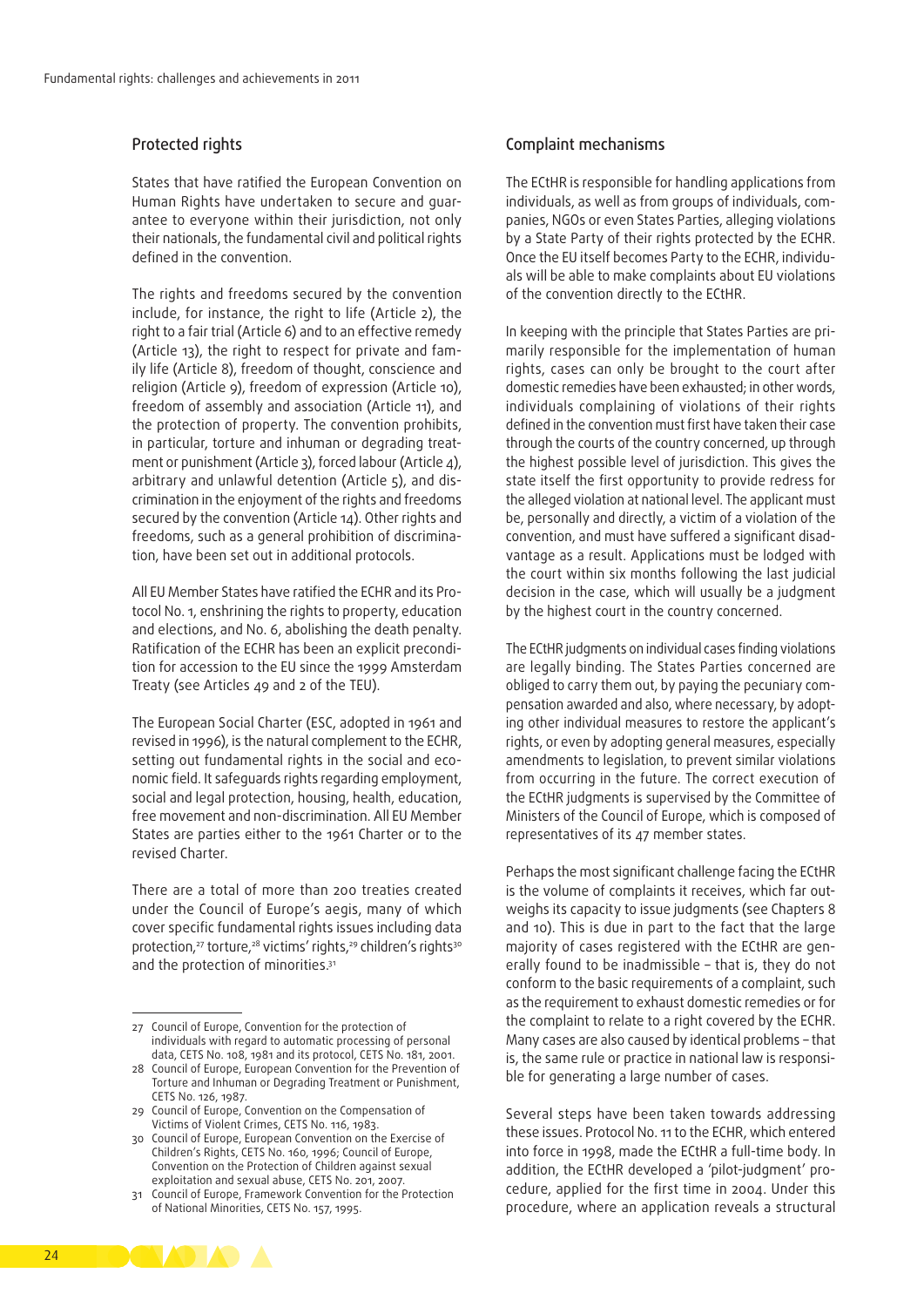or systemic problem which has given rise or may give rise to similar applications, the ECtHR may decide one or more cases while adjourning other similar applications until the remedial measures required by the pilot judgment – a domestic remedy and a procedure to deal with similar applications – are adopted. Then, in 2010, Protocol No. 14 entered into effect and brought further reforms aiming at guaranteeing the long‑term efficiency of the court by optimising the filtering and processing of applications. It allows, among other measures, single judges to deal with the simplest cases, principally admissibility decisions, and for a new admissibility criterion, of 'significant disadvantage'. The Council of Europe Committee of Ministers was also given the right to bring infringement proceedings against states which refused to comply with judgments (Article 46 (4) ECHR). It is not yet possible to assess fully the effects of the entry into force of Protocol No. 14. By the end of 2011, the ECtHR had over 150,000 applications pending and the reform of the control mechanism remained on the agenda. A high level conference on the future of the European Court of Human Rights was held in Brighton from 18 to 20 April 2012 and agreed on a package of concrete reforms to ensure that the court can be most effective for all 800 million citizens of Council of Europe member states.

The European Committee of Social Rights (ECSR) is an independent quasi‑judicial body which interprets the rights enshrined in the ESC and rules on the conformity of legislation and practice in the States Parties with it. The monitoring procedure is twofold: a reporting procedure enables the ECSR to consider reports submitted by the States Parties and to issue conclusions as to their respect of the rights enshrined in the ESC; for the Parties who accepted the additional protocol to the ESC, there is also a collective complaint procedure. By the beginning of 2012, 12 EU Member States had become Parties to the Additional Protocol to the ESC (see Chapter 10 on international obligations).32 Under this protocol, national and international organisations such as trade unions, employers' organisations and international NGOs may lodge complaints; individuals may not do so directly. The ECSR examines the complaint and, if the latter is declared admissible, it then takes a decision on the merits of the complaint, which it forwards to the parties concerned and the Committee of Ministers in a report which is made public. Finally, on the basis of information provided by the State Party concerned as to remedial action taken in response to the decision, the Committee of Ministers adopts a resolution. If appropriate, it may recommend that the state concerned take specific measures to bring the situation into line with the ESC.

#### Bodies responsible for promoting and protecting fundamental rights

The Council of Europe Commissioner for Human Rights (Commissioner) is an independent, non-judicial institution mandated to promote awareness and respect for human rights in the member states. As a non-judicial institution, the Commissioner's Office cannot act on individual complaints. The activities of the Commissioner focus on three areas: a system of country visits and dialogue with national authorities and civil society leading to recommendations and dialogue on their implementation: thematic work and awareness-raising activities on specific human rights issues to provide guidance for the improvement of rights implemen‑ tation; cooperation with other Council of Europe and international human rights bodies, as well as with national human rights structures, NGOs and other relevant stakeholders.

A range of bodies exist within the Council of Europe with responsibility for promoting the implementation of fundamental rights. Some of these bodies are established pursuant to or in view of the monitoring of the implementation of specific Council of Europe conventions by the respective contracting parties, such as:

- European Committee for the Prevention of Torture (CPT);
- Advisory Committee on the Framework Convention for the Protection of National Minorities (FCNM);
- Committee of Experts of the European Charter for Regional or Minority Languages (CAHLR);
- Group of Experts on Action Against Trafficking in Human Beings (GRETA);
- Committee of the Parties to the Convention on the Protection of Children against Sexual Exploitation and Sexual Abuse;
- Group of Experts on Action against Violence against Women and Domestic Violence (as from the entry into force of the Convention on Preventing and Combating Violence Against Women and Domestic Violence).

Others have a more thematic approach and are addressed to all Council of Europe member states (and even beyond) monitoring their compliance and/or providing advice. This category includes, among others:

• the European Commission against Racism and Intolerance (ECRI), which focuses on the areas of discrimination on the grounds of race, ethnicity,



<sup>32</sup> Council of Europe, Additional Protocol to the European Social Charter Providing for a System of Collective Complaints, CETS No. 158, 1995.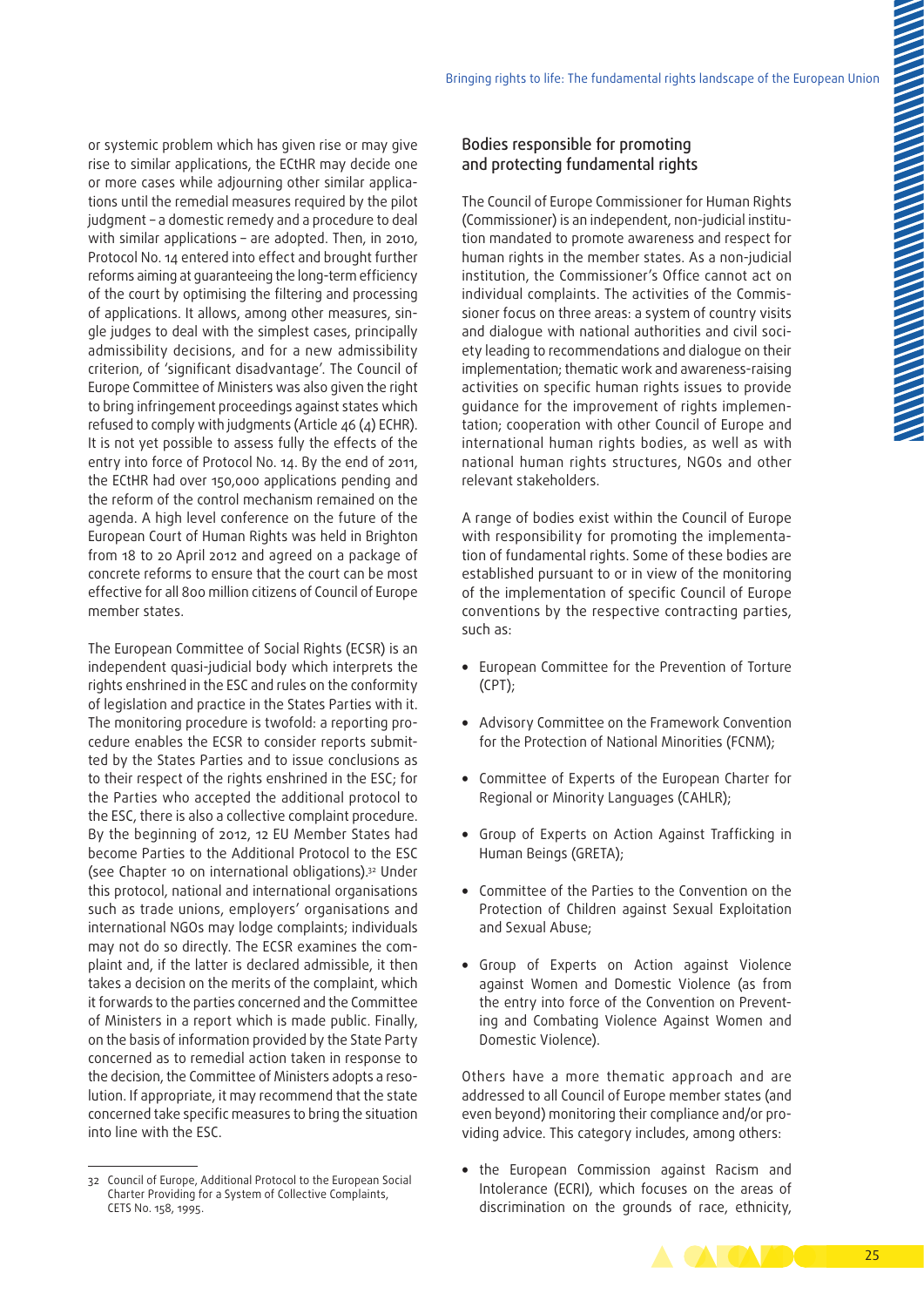citizenship, colour, religion and language, as well as xenophobia, antisemitism and intolerance;33

- the European Commission for Democracy through Law (Venice Commission), the Council of Europe's advisory body on constitutional matters;
- the European Commission for the Efficiency of Justice (CEPEJ), which aims at the improvement of the efficiency and functioning of justice in the member states, and the development of the implementation of the instruments adopted by the Council of Europe to this end.

Monitoring is generally carried out by observing the situation in a particular state and then issuing recommendations on how the situation could be improved. The reports and recommendations are directly addressed by the monitoring body to the state concerned or transmitted to the Committee of Ministers, such as in the case of the FCNM, or to a Committee of the Parties to the Convention, such as in the case of GRETA, which may then adopt a recommendation addressed to the state in question. Some of these mechanisms, such as ECRI, may also elaborate general policy recommendations addressed to all member states. As a rule, the monitoring bodies comprise independent experts in the relevant human rights field, appointed by the member states or by the Committee of Ministers on the basis of their moral authority and recognised expertise.

Information is gathered in various ways. Some bodies, such as the CPT, collect first-hand information through country visits to key places, such as detention facilities, meeting with authorities and persons concerned, such as persons deprived of their liberty. Other bodies rely primarily on information provided by the state itself through a reporting procedure and information collected by themselves through on-site visits and contacts with authorities and civil society. Many bodies combine these approaches.

Moreover, the role of the Council of Europe's political organs should be noted. As mentioned, the Committee of Ministers, which is made up of states' representatives, plays a role in overseeing or following up on the implementation of recommendations and guidance issued by most monitoring bodies, and has a key role in the supervision of the execution of judgments, decisions and recommendations by the ECtHR and the ECSR. The Committee of Ministers is also responsible for the adoption of new human rights standards, be they legally binding, such as a convention, or recommendations that elaborate on the content and meaning of states' human rights obligations. Some recommendations may also

foresee 'light' follow‑up mechanisms, such as periodical revisions of their implementation by member States.

In addition, the Parliamentary Assembly, composed of representatives of national parliaments, has several committees (such as the committee on Legal Affairs and Human Rights, the committee on Migration, Refugees and Displaced Persons, the Committee on Equality and Non‑Discrimination and the Honouring of Obligations and Commitments by member states of the Council of Europe) which examine particular human rights issues. This often includes gathering information on particular human rights themes through country visits, secondary research, and the consultation of experts or NGOs. A report based on this information is then compiled and may then lead to the adoption of a resolution or recommendation. Although such instruments have a mainly political value and are not legally binding, they have often provided the foundation for the launch of new standard‑setting activities in the human rights field by the Committee of Ministers.

#### Remarks on the landscape

The Council of Europe uses a rich variety of bodies to protect and promote the implementation of fundamental rights. These include judicial or quasi‑judicial procedures that deal with complaints alleging rights violations, as well as a range of bodies that monitor the implementation of rights and issue guidance to states on how to improve implementation. To become more effective on the ground, it will be helpful if the Council of Europe and the EU can increase their inter‑operationality. When EU Member States apply EU law, they remain responsible for implementing human rights under Council of Europe treaties. The ECtHR has, for instance, found EU Member States in violation of the ECHR for failing to implement it properly when enforcing EU rules related to asylum.34 Similarly, the ECSR has found an EU Member State in violation of the ESC while implementing EU rules related to freedom of movement.35

Against this background, it is important to make positive use of the EU layer of governance to ensure that all branches of EU government – judiciary, legislature and administration – can contribute to the flowering of the Council of Europe standards, and to ensure full compliance with EU legal instruments that affect the fundamental rights of EU citizens. Already the 'Guidelines on the relations between the Council of Europe and the European Union' issued by the Council of Europe Committee of Min‑ isters in 2005 referred to the need to further develop legal cooperation and complementarity between legal texts elaborated by the EU and the Council of Europe.36

<sup>33</sup> Council of Europe, Committee of Ministers (2002); Council of Europe, ECRI (2009).



<sup>34</sup> ECtHR, *M.S.S. v. Belgium and Greece*, No. 30696/09, 21 January 2011.

<sup>35</sup> Council of Europe, European Committee on Social Rights (2011).

<sup>36</sup> Council of Europe, Committee of Ministers (2005).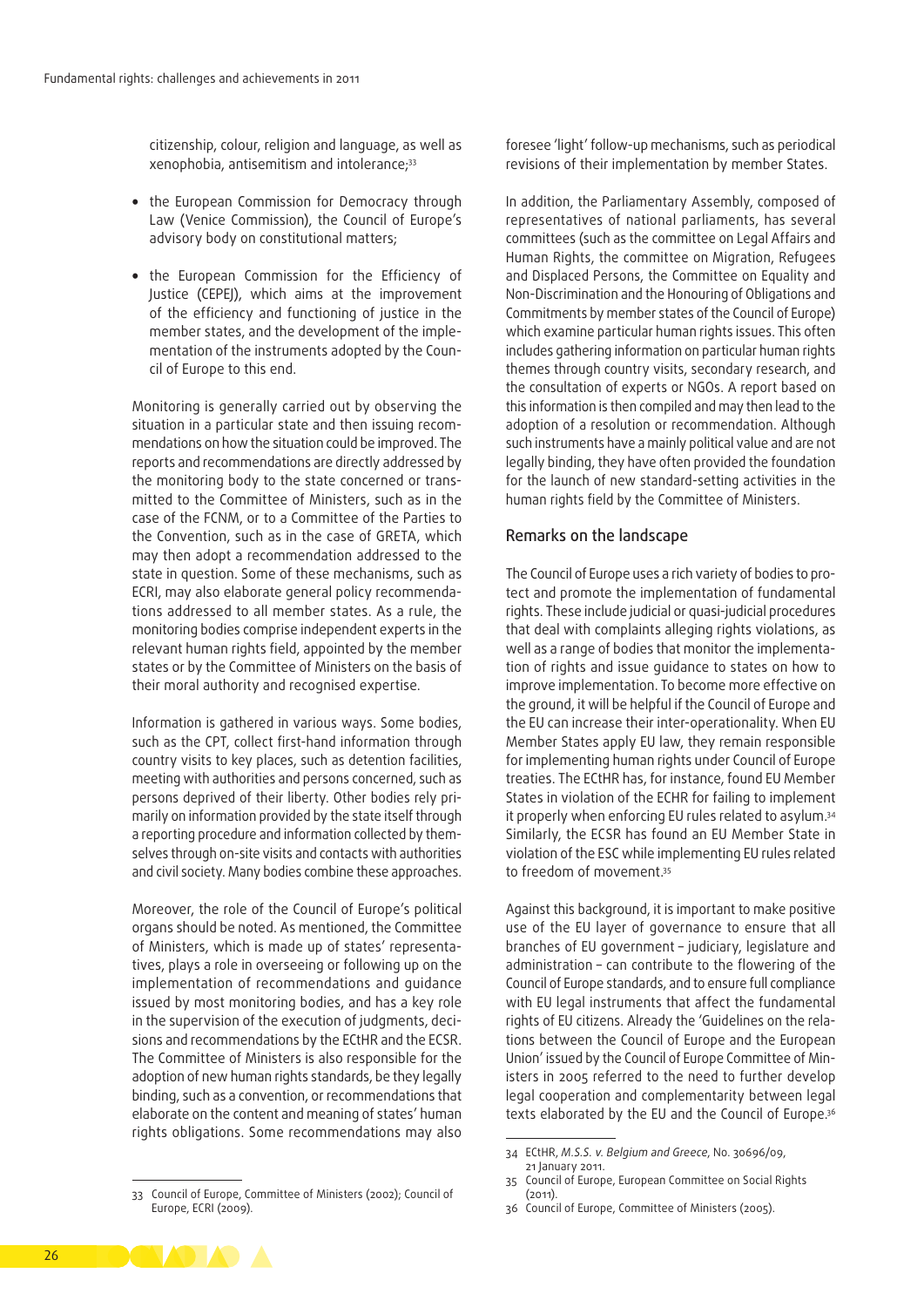This principle was then expressed in the 23 May 2007 Memorandum of Understanding between the Council of Europe and the EU, which constitutes the legal and political reference for cooperation. Under this memorandum, the Council of Europe is regarded as the 'Europe-wide reference source for human rights'. The EU is called upon, among other matters, to cite Council of Europe norms as a reference in its documents, to take into account the decisions and conclusions of the Council of Europe monitoring structures and to ensure coherence of its law with the relevant Council of Europe conventions. The memorandum also requires both the EU and the Council of Europe, when preparing new initiatives in the field of human rights, to draw on their respective expertise as appropriate through consultations. The 2005 document already identified the FRA, though not yet established, as an institution through which to further increase cooperation, coherence and complementarity between the fundamental rights work of the Council of Europe and the EU.

The Council of Europe's standards and procedures are addressed mainly to states. The EU's competencies allow for accession only to selected Council of Europe conventions, allowing its full participation only in those instruments' monitoring mechanisms, and the EU has not acceded to all these instruments. Thus, there remains a need for EU-specific procedures and institutions as already described. Moreover, the large array of mechanisms available under the Council of Europe system cannot hide the fact that not all the Council of Europe instruments bind all 27 EU Member States. Those instruments that are binding for the EU27 do not provide a comparative assessment across all participating states at one single moment – rather, groups of states are monitored at various moments in time, depending on the respective monitoring cycles. Finally, the monitoring procedures established under the Council of Europe rarely provide for the collection of primary data.

## United Nations level

The United Nations (UN) Universal Declaration of Human Rights (UDHR), adopted in 1948, first elaborated the concept of 'human rights' in an international document. Although it was a declaration and not a legally binding treaty, the UDHR has served as starting point for a range of human rights treaties. These include general treaties covering a range of civil, political, economic and social rights as well as treaties designed to deal with specific issues, such as torture, or the position of particularly vulnerable groups, such as racial or ethnic minorities, women, children and persons with disabilities. The creation of human rights treaties remains an on‑going process, with the CRPD and ICPED among the latest to be adopted. All EU Member States are members of the UN and parties to the majority of UN human rights treaties.

To promote the implementation of human rights, a variety of bodies with different types of powers have been created at the UN level. Each UN human rights treaty includes a provision for the creation of a committee of independent experts, referred to as a 'treaty body'. Treaty bodies are often given power to act in a similar way as a court, such as by deciding on complaints made by individual victims about violations. Although a state may be Party to a treaty, states have the option to consent to the corresponding complaint procedure. These bodies also review the performance of states through a reporting procedure, where, usually every three to five years, a state is expected to report on what action it has undertaken to implement the rights under the relevant treaty. On the basis of this procedure, the treaty body then adopts 'concluding observations' that offer guidance and advice to the state on where improvement is needed. The treaty bodies also offer more general guidance to states on the meaning of the rights in the treaties.37

States have the option to become Party to a UN human rights treaty, but they are not obligated to do so just because they are a UN member. All states that have joined the UN do undergo, however, some form of supervision from the UN Human Rights Council, under the so-called 'Universal Periodic Review' (UPR) procedure. Under this review, all UN Member States are examined by the Council, which then issues recommendations on how to improve the implementation of human rights at the national level. In 2011, nine EU Member States participated in the UPR (see Chapter 10).

#### **Figure 10: Relevant institutions at the UN level**



| Source: FRA, 2011 |  |
|-------------------|--|
|                   |  |

#### Protected rights

Since the adoption of the UDHR in 1948, the UN Member States have cooperated on the creation of a range of human rights treaties. There is no obligation on states to become Party to one or more of these treaties. Six core treaties have been ratified by all 27 EU Member States and by the acceding country Croatia (for the status of

<sup>37</sup> See Chapter 10 of this *Annual Report on Fundamental rights challenges and developments in 2011*, outlining to which treaties EU Member States are Party and whether they have been monitored in 2011.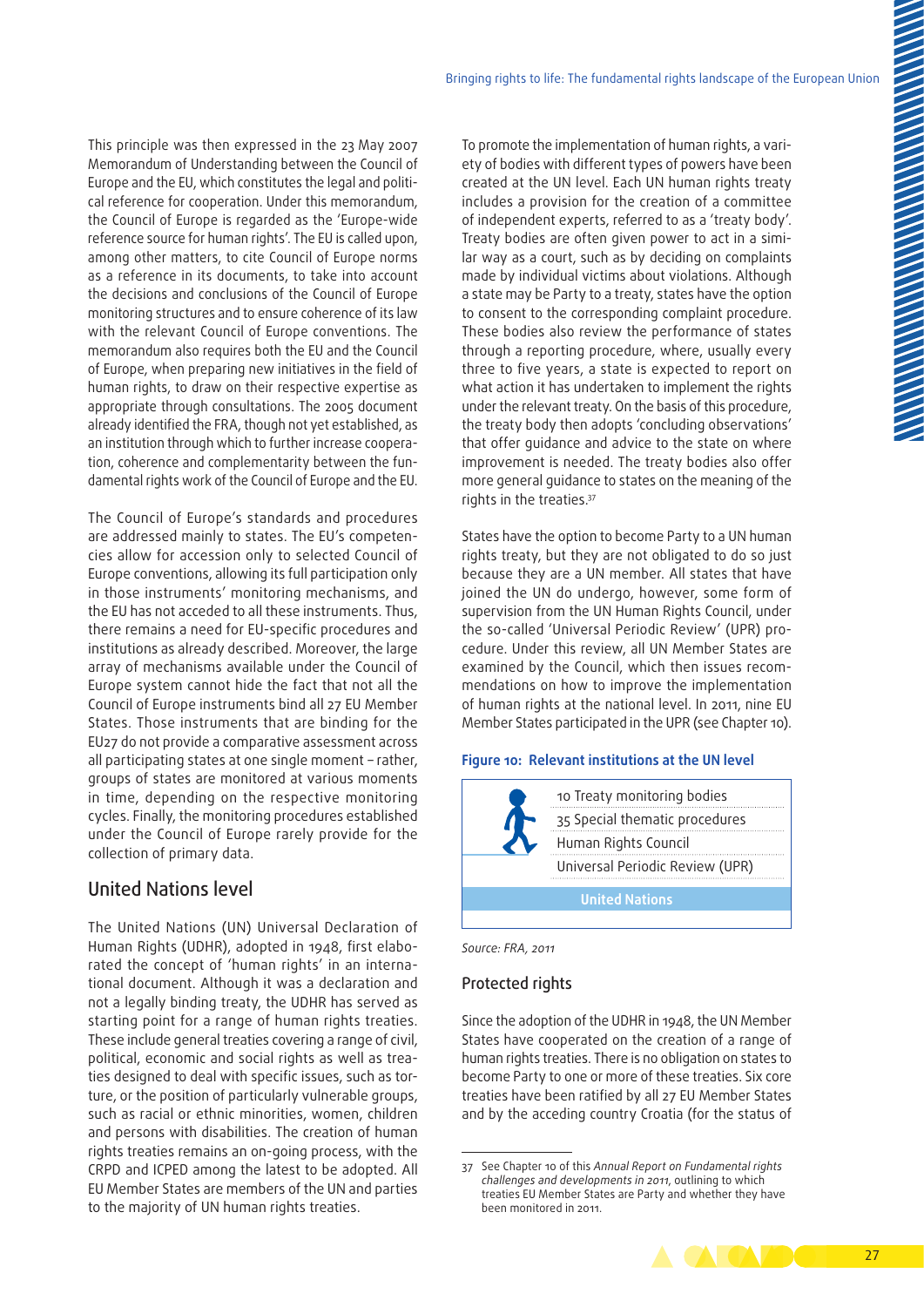ratification of UN conventions see Chapter 10). These six treaties cover the following areas:

- protection against racial discrimination (International Covenant on the Elimination of Racial Discrimination, ICERD, 1965);
- economic, social and cultural rights (International Covenant on Economic Social and Cultural Rights, ICESCR, 1966);
- civil and political rights (International Covenant on Civil and Political Rights, ICCPR, 1966);
- elimination of discrimination against women (Convention on the Elimination of All Forms of Dis‑ crimination against Women, CEDAW, 1979);
- protection against torture (CAT, 1984);
- protection of children's rights (CRC, 1989).

In addition to the obligations that flow from becoming Party to these treaties, a state also falls under the obligation to implement fundamental rights standards simply through its membership in the UN. Under Articles 55 and 56 of the UN Charter, all members "pledge themselves to take joint and separate action in co-operation with the Organization for the achievement of [...] universal respect for, and observance of, human rights". Over the past 60 years, the UN has developed a practice of monitoring the implementation of rights through the UN's specialised human rights body, the Human Rights Council, which is composed of representatives from 47 states. These mechanisms apply to all states and exist alongside the monitoring procedures that exist under the separate human rights treaties. When considering state compliance with the UN Charter and human rights, the Human Rights Council will apply the UDHR, as well as any other human rights treaty that may be relevant.

While all EU Member States are parties to various UN treaties, the EU itself is only Party to the CRPD. This is primarily due to the fact that international human rights treaties have been directed towards states as states have the legal authority and administrative capacity to fulfil the obligations that the treaties require. The evolution of the EU and its gradual expansion of authority over different policy areas have also raised the question of whether the EU itself should become Party to international treaties. In regard to the CRPD, it was recognised that the EU holds a range of powers that can affect the rights of persons with disabilities. Therefore, this treaty specifically has a provision allowing for the EU to become Party to it.

Importantly, UN treaties tend to cover more rights than those listed in national constitutions or in the Charter of Fundamental Rights of the European Union. The CRC, for

example, contains a list of around 40 specific rights of the child; the EU Charter, in contrast, contains one general provision. Similarly, some rights are not contained in the EU Charter, such as the rights of minorities, which can be found in the ICCPR (Article 27) or the right to food described in the ICESCR (Article 11). While the right to health and housing are featured in the EU Charter of Fundamental Rights, they are phrased in more limited terms than in the ICESCR (Articles 11 and 12). At the same time, the EU Charter contains an express right to data protection (Article 8), which does not appear in UN treaties. Data protection is, however, generally considered to form an integral part of the right to privacy, which is protected by the ICCPR (Article 17). Another example where a UN obligation in a sense goes further than EU law relates to the notion of equality. International law accepts that the obligation to treat everyone equally might *require* positive legal measures of protection. EU law is more limited in this respect: so far, it only establishes that the principle of equal treatment *shall not prevent* any EU Member State from maintaining or adopting measures providing for specific advantages to reach a specific gender balance, or to prevent or compensate for disadvantages linked to racial or ethnic origin.

#### Complaint mechanisms

The UN Charter imposes human rights obligations on states, and all states in the world are Party to at least one human rights treaty. Due to this situation, there are, broadly speaking, two sets of bodies responsible for monitoring states: those established under the UN Charter and those established under the various UN human rights treaties.

Each of the core UN human rights treaties mentioned provides for a monitoring body composed of independent experts, referred to as 'treaty bodies'. Most although not all of these bodies may receive complaints from individuals alleging a violation of their rights (see Table 1). However, to activate this function, a state must give its consent. To lodge a complaint, an individual must satisfy 'admissibility' requirements similar to those imposed by the ECtHR, such as the requirement to exhaust local remedies. When a treaty body issues its decision on a complaint, it will call for a specific course of action, such as the release of an individual from prison where this is found to be unlawful; it may also instruct payment of compensation. The decisions adopted are not legally binding. Nevertheless, they can carry great weight.

Under the UN Charter, opportunities for individuals to make complaints are more limited. The Human Rights Council has established 'special procedures', comprised of an independent expert or a group of experts with a mandate to investigate human rights in a particular state or, more commonly, to examine a particular human rights theme, such as the right to education or

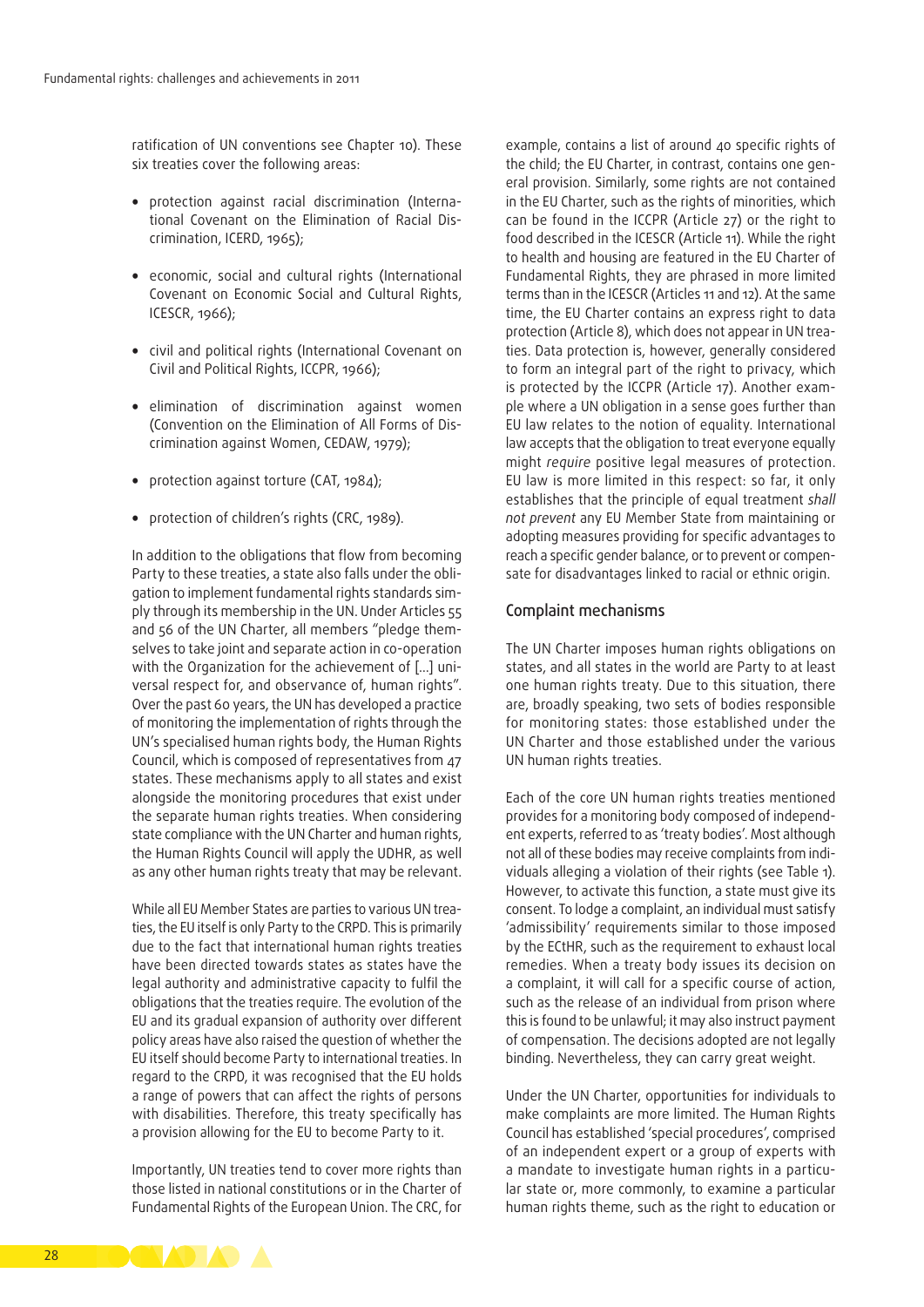|                                                                                                                                                   | <b>ICERD</b>           | <b>ICESCR</b>                                        | <b>ICCPR</b>                  | <b>CEDAW</b>                         | <b>CAT</b>                    | <b>CRC</b>                                      | <b>ICRMW</b>                                       | <b>CRPD</b>                   | <b>ICPED</b>                  |
|---------------------------------------------------------------------------------------------------------------------------------------------------|------------------------|------------------------------------------------------|-------------------------------|--------------------------------------|-------------------------------|-------------------------------------------------|----------------------------------------------------|-------------------------------|-------------------------------|
| Year (into force)                                                                                                                                 | 1965<br>(1969)         | 1966<br>(1976)                                       | 1966<br>(1976)                | 1979<br>(1981)                       | 1984<br>(1987)                | 1989<br>(1990)                                  | 1990<br>(2003)                                     | 2006<br>(2008)                | 2006<br>(2010)                |
| Total number of state<br>parties (EU Member<br>States and Croatia)                                                                                | 175<br>(28)            | 160<br>(28)                                          | 167<br>(28)                   | 187<br>(28)                          | 150<br>(28)                   | 193<br>(28)                                     | 45<br>(0)                                          | 109<br>(20)                   | 30<br>(5)                     |
| Individual com-<br>plaints (provision)                                                                                                            | Yes<br>(Article<br>14) | N <sub>o</sub><br>(OP 2008<br>(not yet<br>in force)) | Yes<br>(OP)<br>1966<br>(1976) | <b>Yes</b><br>(OP)<br>1999<br>(2000) | <b>Yes</b><br>(Article<br>22) | <b>No</b><br>(OP 2011<br>(not yet<br>in force)) | <b>No</b><br>(Article 77<br>(not yet<br>in force)) | Yes<br>(OP)<br>2006<br>(2008) | <b>Yes</b><br>(Article<br>31) |
| Total number of states<br>accepted individual<br>complaints (EU Mem-<br>ber States and Croatia)                                                   | 54<br>(23)             | 7<br>(1)                                             | 114<br>(27)                   | 104<br>(25)                          | 66<br>(23)                    | $\Omega$<br>(0)                                 | $\overline{2}$<br>(0)                              | 65<br>(17)                    | 13<br>(4)                     |
| Total number of<br>communications/<br>cases where a viola-<br>tion was concluded<br>(violations concluded<br>for EU Member<br>States and Croatia) | 49/12<br>(9)           | n/a                                                  | 2133/<br>745<br>(104)         | 39/9<br>(5)                          | 484 / 67<br>(30)              | n/a                                             | n/a                                                | $\Omega$<br>(0)               | $\Omega$<br>(0)               |

#### Table 1: UN treaty bodies – existence and acceptance of individual complaint procedures and number of cases

*Notes: Information on cases since inception of mechanisms until March 2012. For the acronyms, see bullet list at beginning of section on 'Protected rights' or Chapter 10. Treaties in which individual complaint procedures are provided are in green, yellow squares represent those which do not have individual complaint procedures. For the full names of the conventions see the list of acronyms at the end of this focus.*

*Source: FRA, 2012; based on data provided by the Office of the High Commissioner for Human Rights (OHCHR)*

torture. An individual may contact such a specialised body with his or her complaint against a state if it falls within the mandate of one of these 'special procedures'. With a few exceptions, the relevant expert may then take up this case with the state in question. However, this procedure is usually limited to reminding the state of its international obligations and requesting further information on the case. There is nevertheless evidence that this procedure does result in improvements in particular cases, even if the extent of the success of this largely diplomatic exercise is unclear.

An additional complaint mechanism, the 'former 1503-procedure', accepts complaints from any individual in any state, if the complaint meets certain basic criteria. The complaints must concern "consistent patterns of gross and reliably attested violations".

#### Bodies responsible for promoting fundamental rights

In addition to their complaint function, the UN treaty bodies exercise an important two‑pronged promotional function through 'state reporting' and 'general comments'. Under 'state reporting', states are required to periodically report to each treaty body on the status of rights implementation and what the state has done to implement the relevant treaty. Following a dialogue with state representatives, the relevant treaty body then issues its concluding observations and comments,

and explains where improvements need to be made. In its 'general comments', each treaty body offers its opinion on what is required in order to fully implement a particular right. The Committee against Torture also features a Subcommittee on Prevention of Torture, mandated to visit detention facilities. The Optional Protocol to the Convention on Torture (OP‑CAT) allows for such visits and also requires states to set up 'national preventive mechanisms' (see Chapter 8), effectively devolving monitoring according to international standards to the national level. While the views of the treaty bodies are not legally binding, they do offer a rich source of guidance for legislators and policy makers. One limitation to their potential impact is, however, the extent to which their findings are disseminated among national ministries and inform national policy making.

Parallel to the monitoring undertaken by the treaty bodies, the Human Rights Council conducts a UPR review, as mentioned earlier, on the human rights implementation of each UN member every four years. The Human Rights Council examines a state‑submitted report, along with a report compiled by the OHCHR (including information about the human rights situation of that state gathered from the treaty bodies and the 'special procedures'), and a report, drafted by OHCHR based on information received from 'other relevant stakeholders' including NGOs, NHRIs, human rights defenders, academic institutions and research institutes, regional organisations and civil society representatives. The Council then issues

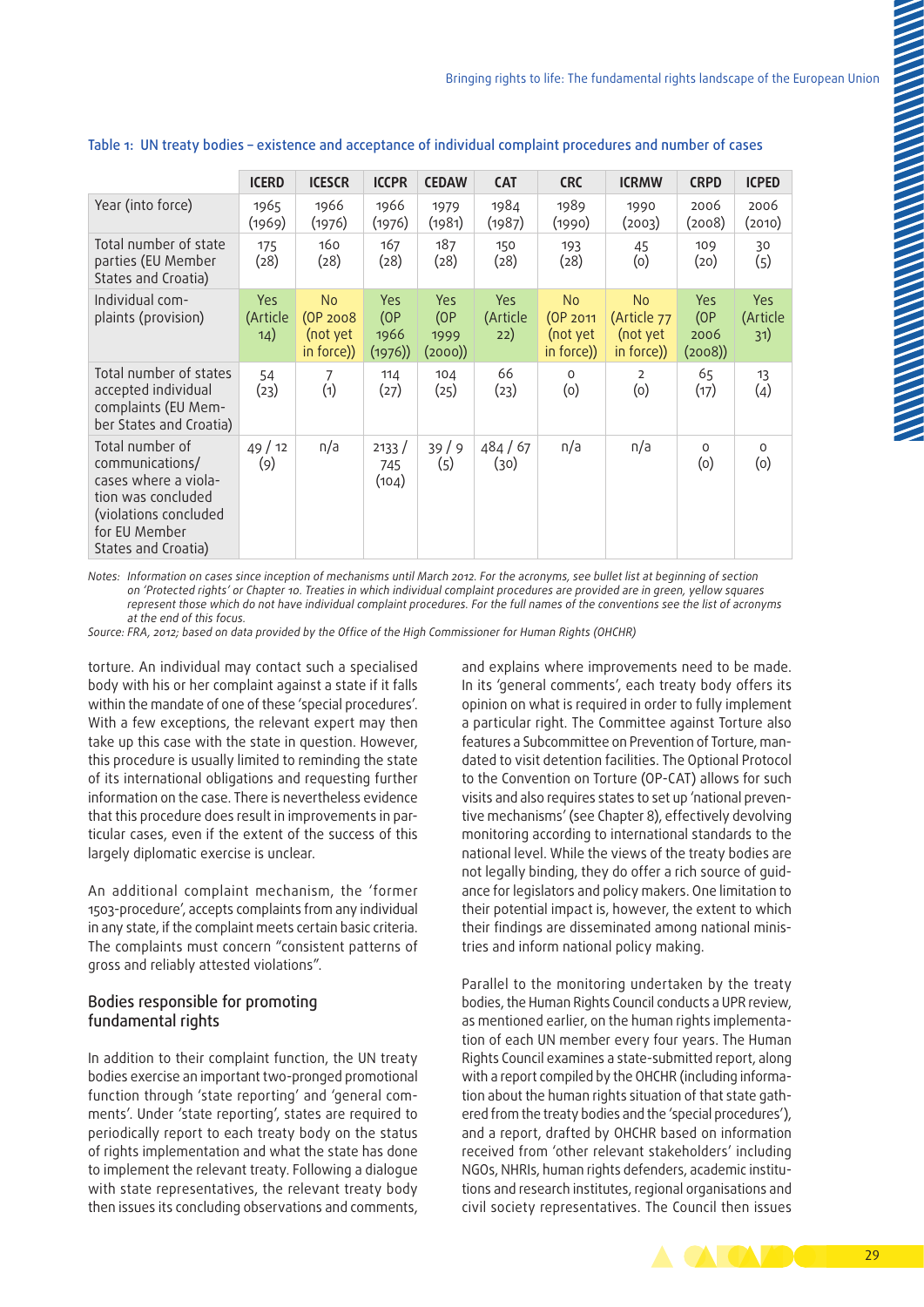recommendations for improvement which the state basically is free to accept or reject. Generally, states accept a majority of the recommendations.

The 'special procedures' operating under the Human Rights Council, aside from dealing with individual complaints, also and predominantly engage in monitoring work, which can be based on country visits as well as other information, such as reports from NGOs. Recommendations on how implementation can be improved are made on the basis of these reports. The special procedures may result in texts that later can be used as political guidance or legal standards on particular issues. Developing legal standards is the main task of the Advisory Committee of the Human Rights Council, which is a body of independent experts.

#### Remarks on the landscape

The UN‑level mechanisms for promoting the implementation of fundamental rights at the national level could be considered as weaker than those in place at the national, EU or Council of Europe level. This is primarily related to the fact that the UN has limited enforcement powers and the decisions of its mechanisms are generally not legally binding, although UN treaties themselves are legally binding. The combination of weakness in terms of implementation powers but richness in terms of substantial standards suggests that there is a potential for increased inter‑operationality between the UN and the EU levels of the overall fundamental rights landscape.

Similar to Council of Europe bodies, UN mechanisms do not directly monitor or engage with the EU but rather with individual Member States. The one exception to this is the CRPD, to which the EU is Party. This does not mean, however, that individual complaints handled by the treaty bodies, or quidance issued by various bodies, are not to be taken into account by the EU's bodies and institutions. While the CJEU relies less on UN documents than on Council of Europe materials, the political institutions have increasingly looked to guidance issued by UN bodies when formulating law and policy. Perhaps the best examples of where the two systems meet, apart from the area of disability,<sup>38</sup> are rights of the child and in the area of asylum. In these areas, UN standards are particularly detailed. As regards asylum, the EU has considerable powers and frequently consults with the UN High Commissioner for Refugees (UNHCR). More generally, the European Commission has access to UN standards and guidance when interpreting the EU Charter of Fundamental Rights to ensure the compatibility of legislative and policy proposals. The FRA also refers to these UN documents in its collection and analysis of data.

# A joined‑up approach to fundamental rights

## Challenges

A wide variety of institutions protecting fundamental rights exists within the overall fundamental rights landscape. Some institutions protect fundamental rights in individual cases, such as court procedures and quasi-judicial mechanisms; others deal with the overall fundamental rights system using mechanisms, such as impact assessments, mainstreaming and monitoring of rights, guidance and evidence‑based advice. These mechanisms have promotional qualities, which support states in implementing fundamental rights in their policies and laws, thereby preventing future violations. One of the challenges for the European fundamental rights landscape is to guarantee that all levels of the system are efficient, and use a variety of mechanisms to protect and promote rights and inform each other (horizontal dimension).

Another challenge is how to foster interaction among the different levels of the fundamental rights landscape (vertical dimension). Fundamental rights can only be efficiently protected if the levels are well connected. Fundamental rights must be protected where they matter, that is, in the daily lives of individuals. The implementation of rights is carried out through the courts and administrations of a state at the national and local levels. Therefore, the process of translating treaties, judgments and guidance from the international level to the national and local levels is key to improving rights implementation in practice. At the same time, it is essential that the situation on the ground informs the development of standards and policies at all governance levels.

# Role of the FRA

The FRA has been established as an independent expert body. In a sense, the FRA is to the EU what the NHRIs are to the Member States: it is a Human Rights Institution for the EU. In fact, the agency's founding regulation refers to "the principles relating to the status and functioning of national institutions for the protection and promotion of human rights (the Paris Principles)".39 Its role is to advise EU institutions and Member States on fundamental rights‑related issues when implementing EU law. This function allows the FRA to offer added value to the EU's institutional and political reality.

Looking back at the past five years of FRA's existence, from 2007 to 2012, the agency's approach can be described as follows, namely its:

<sup>38</sup> European Commission (2010a).

<sup>39</sup> Council Regulation No. 168/2007, Consideration No. 20.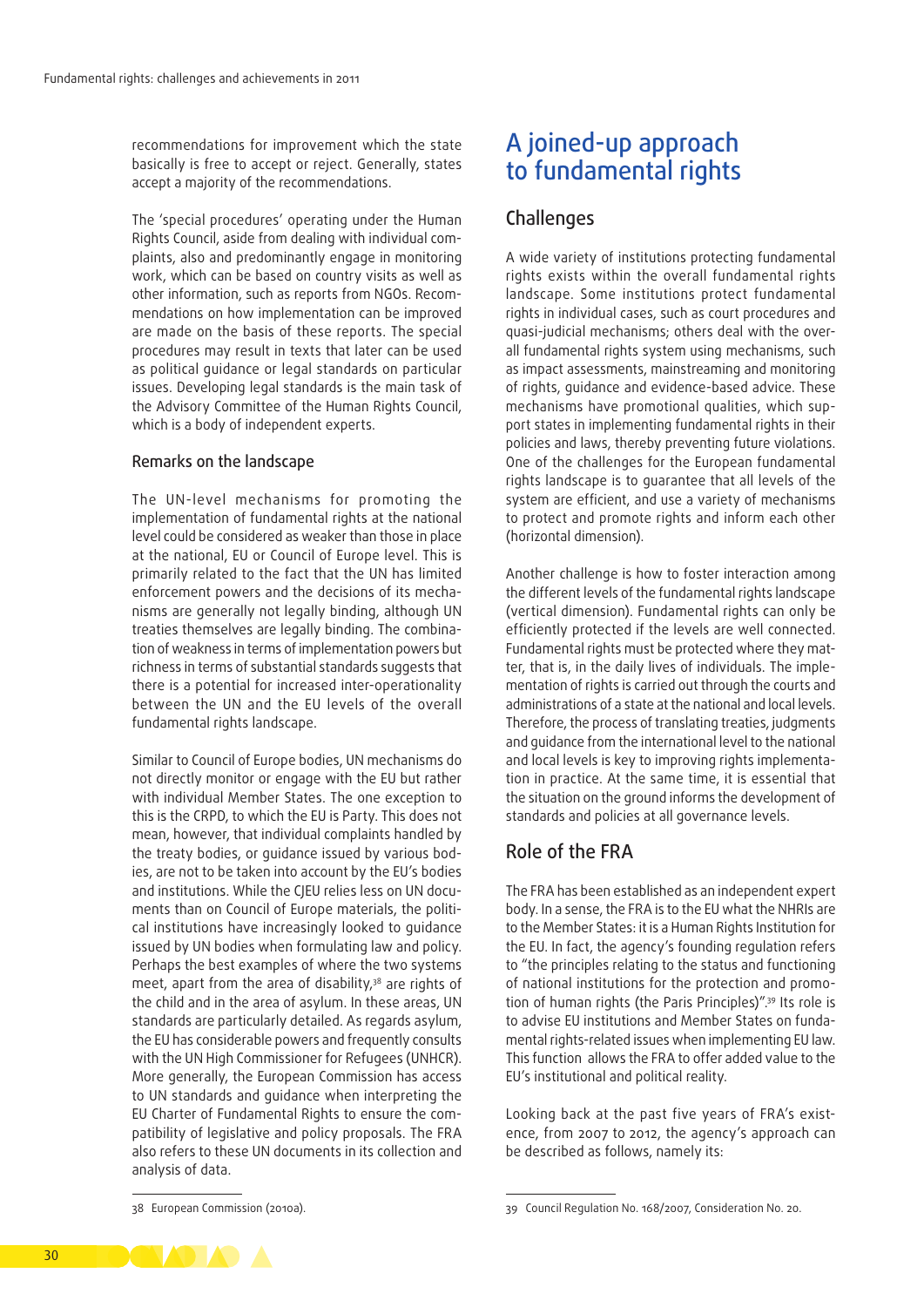- EU-wide socio-legal research focusing on the situation on the ground;
- focus on rights holders (individuals), as opposed to duty bearers (states);
- outreach to civil society and to all governance levels;
- role as an independent expert body within the EU;
- contribution to a joined-up approach to the protection of fundamental rights in the EU.

# Raising rights awareness and providing assistance through pan‑EU socio‑legal research

A lack of rights awareness remains at national level. At the same time, the EU sometimes faces criticism at the international level due to its alleged focus on human rights beyond its borders, while it appears to not take them seriously enough domestically. One way of addressing these shortcomings is to increase awareness about the fundamental rights situation within the EU. Consequently, there is a need for providing data and information from a comparative EU‑wide perspective. However, due to differences in the way data are collected, existing secondary data are rarely comparable among EU Member States. For example, different definitions in studies of gender-based violence lead to some surveys covering violence against women focusing only on women of child-bearing age while others look at domestic violence only. To ensure better comparability, the FRA collects its own primary data. It conducts field research through quantitative and/or qualitative research. FRA experts design and draft surveys, which are applied in a variety of ways – including through face-to-face interviews or online questionnaires.

This type of research helps to address the lack of comparable and reliable information and data. In addition, FRA complements social research with legal research, thereby looking at legislation in the context of people living in the EU. The agency collects information about the protection of fundamental rights in the legal framework of the EU Member States through country-level experts who draw information from sources including legislative instruments, court judgments and academic commentary. This combined socio-legal approach is enriched with the identification of 'promising practices' within the EU that show promise in their adherence, promotion and respect for fundamental rights. This approach also identifies areas where work remains to be done in order for internationally accepted standards to be met. Proceeding in this way allows for an increasing exchange of know‑how across the EU.

# Looking at experiences and perceptions of rights holders instead of focusing on duty bearers

Within the European fundamental rights landscape, monitoring efforts focus on the performance of states. Even if some instruments include the possibility to also consult civil society representatives of the relevant state, traditional monitoring focuses on the legislation, policies or case law of the duty bearers under the respective convention, namely the states. In addition, it is important to assess how fundamental rights obligations change the situation on the ground, that is, in the daily life of those entitled to have their fundamental rights protected by the state, namely the rights holders. In fact, by applying the 'structure – process – outcome' approach to indicators as developed by the UN,<sup>40</sup> the need for looking at the perceptions and experiences of rights holders becomes obvious – that is, to see what the actual outcome is on the ground as opposed to on paper. At national level, various surveys and participatory studies are carried out by research institutions, NHRIs and governmental institutions. Also needed are comparable data allowing comparisons across the EU. Whereas the agency is not a monitoring body, it offers extensive data collection.

Building on its experience of delivering one of the most encompassing surveys done so far in the area of discrimination of persons belonging to minorities – the European Union Minorities and Discrimination Survey (EU‑MIDIS) – the FRA is currently working on surveys in other fields, including a survey on violence against women and one on experiences of discrimination, hate crime and victimisation of self‑identified lesbian, gay, bisexual and/or transgender persons (LGBT). Another set of EU-wide surveys will be delivered on National Roma Integration Strategies. Up to 2020, the FRA is supposed to run a regular Roma survey to measure progress on the ground, working together with relevant bodies to collect data on the situation of Roma with respect to access to employment, education, healthcare and housing. The agency will offer primary statistical data derived from surveying a large random sample of the target population, which will be as representative as possible. This method allows the collection of data that are comparable since the same methodology is applied in every EU Member State simultaneously.

# Involving civil society across all fundamental rights topics

The degree to which civil society is involved in programming, policymaking and the general debate on fundamental rights protection differs from EU Member State to EU Member State. Civil society actors active in the field of fundamental rights can engage in FRA's



<sup>40</sup> UN (2008), p. 6.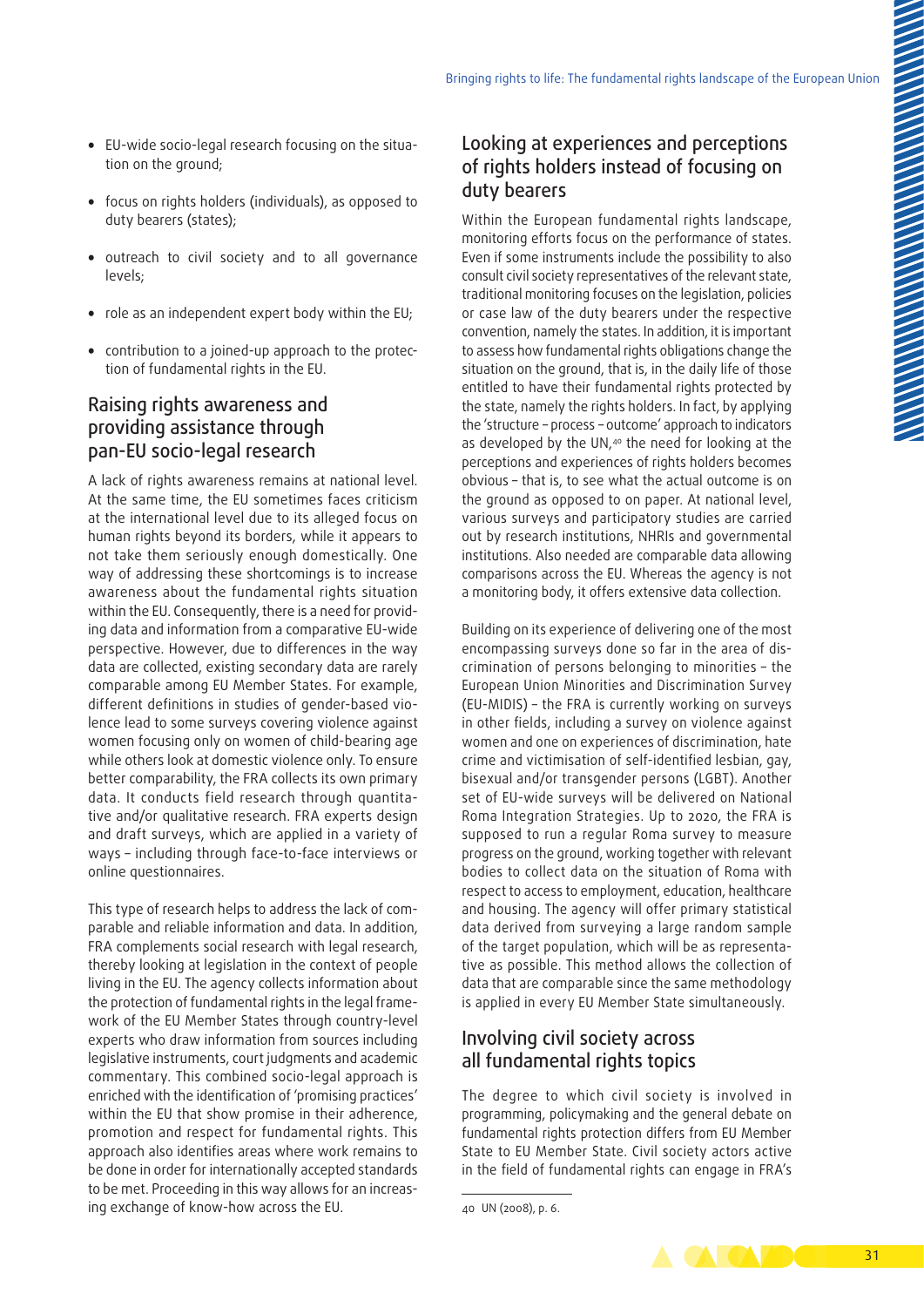Fundamental Rights Platform (FRP).<sup>41</sup> This platform brings together over 350 civil society organisations. Its uniqueness lies in the direct partnership between civil society and an EU agency, as well as in the cross‑cutting approach to the different fundamental rights issues, creating dialogue between the different sectors. FRP participants can contribute to the work of the FRA.42 The FRP also gives the FRA direct grass-roots input, which is crucial to addressing relevant issues and providing evidence‑based advice.

FRP participants meet once a year at the FRP meeting, which allows direct interaction between the FRA and civil society organisations. Each annual meeting highlights several specific fundamental rights themes and provides a space for the exchange of ideas and promising practice, and networking. In 2011, the FRP annual meeting focused on access to justice and participation of civil society in the implementation of the UN CRPD. The use of engaging and fully participatory open space discussions between FRA project managers and civil society representatives created a rich information flow on a range of FRA work areas – ideas were exchanged and common concerns shared. Such a direct involvement of, and interaction with civil society, by an international player is unique and might serve as an example for future development in this direction.43

## Providing evidence‑based expert advice

The three EU institutions functioning as co‑legislators – the European Commission, the European Parliament and the Council of the European Union – all have recently stepped up their efforts to ensure that potential conflicts and tension with fundamental rights are detected and avoided as early as possible in the policy cycle. Internal assessments of this kind benefit from complementary input delivered by independent and specialised institutions, such as the FRA. The European Council44 and the European Parliament<sup>45</sup> explicitly recognised this benefit.

In 2011, at the request of the European Parliament the FRA provided an opinion on the draft Directive regarding the European Investigation Order (EIO) in criminal matters. The [draft directive](http://eur-lex.europa.eu/LexUriServ/LexUriServ.do?uri=CELEX:52010IG0624(01):EN:NOT), aimed at mutual recognition of warrants for both existing and new evidence, is intended to replace an existing 'fragmented regime' with a more comprehensive legislative instrument. The agency's analysis identified the applicable fundamental rights standards by extensively drawing on the case law of the ECtHR and the CJEU as well as the EU Charter of Fundamental Rights. Based on this, it dedicated special attention to the review by the state executing an EIO and argued for the introduction of a qualified fundamental rights‑based refusal ground. FRA's analysis also took practical concerns into consideration, in particular their possible impact on the overall effectiveness of cooperation in cross‑border investigation.

Moreover, in 2011 the FRA delivered – again at the request of the European Parliament – an opinion on the proposed Directive on the use of Passenger Name Record (PNR) data. This opinion took earlier opinions of the EDPS and the Article 29 Working Group on the proposed directive as a point of departure. FRA then designed its 2011 opinion to complement these previous opinions. The added value of an expert institution is to raise fundamental rights concerns from a broader fundamental rights perspective. In the case of the PNR directive, fundamental rights concerns included the prohibition of discrimination, the requirements of necessity and proportionality for compliance with fundamental rights, effective supervision to ensure the rights of passengers and the need for data collection.

The FRA further offers expert advice to EU Member States. Member States may ask the FRA to supply information or data that would assist them in improving the respect of fundamental rights in areas falling within the EU's competence. The advice can take the form of access to specific data and evidence collected by the agency in its research or by facilitating the exchange of information among EU Member States. By acting as facilitator, the FRA brings together relevant players from the different Member States to help the spread of promising practices and experiences to improve rights implementation nationally and locally. For instance, in 2011 at the request of the European Commission the FRA launched a project aiming at the identification of promising practices in the field of victim support services. Promising practices allow for an exchange of know-how. This is also reflected in the European Commission's *Roadmap for strengthening the rights and pro‑ tection of victims*, which makes provision for a future recommendation to EU Member States based on existing promising practices among the Member States.46

In addition, FRA's evidence‑based advice can serve EU Member States through tailor‑made tools for specific stakeholders. These include training and other forms of guidance to address the challenges identified through the agency's work. For example, in 2011 the FRA published a *Handbook on European non‑discrimination law*, which was produced together with the ECtHR in Strasbourg. It quides legal practitioners through discrimination law. Other examples include: training materials and curricula, such as handbooks on human rights‑based



<sup>41</sup> Council Regulation (EC) No. 168/2007, Art. 10.

<sup>42</sup> The results from the 2011 consultations are available on the FRA website and e‑FRP.

<sup>43</sup> See, for example, Art. 51 ('Consultative forum') of Regulation (EU) 439/2010, OJ 2010 L 132, pp. 1-28.

<sup>44</sup> European Council (2010), p. 8.

<sup>45</sup> European Parliament (2009), para. 38.

<sup>46</sup> Council of the European Union (2011b), p. 1.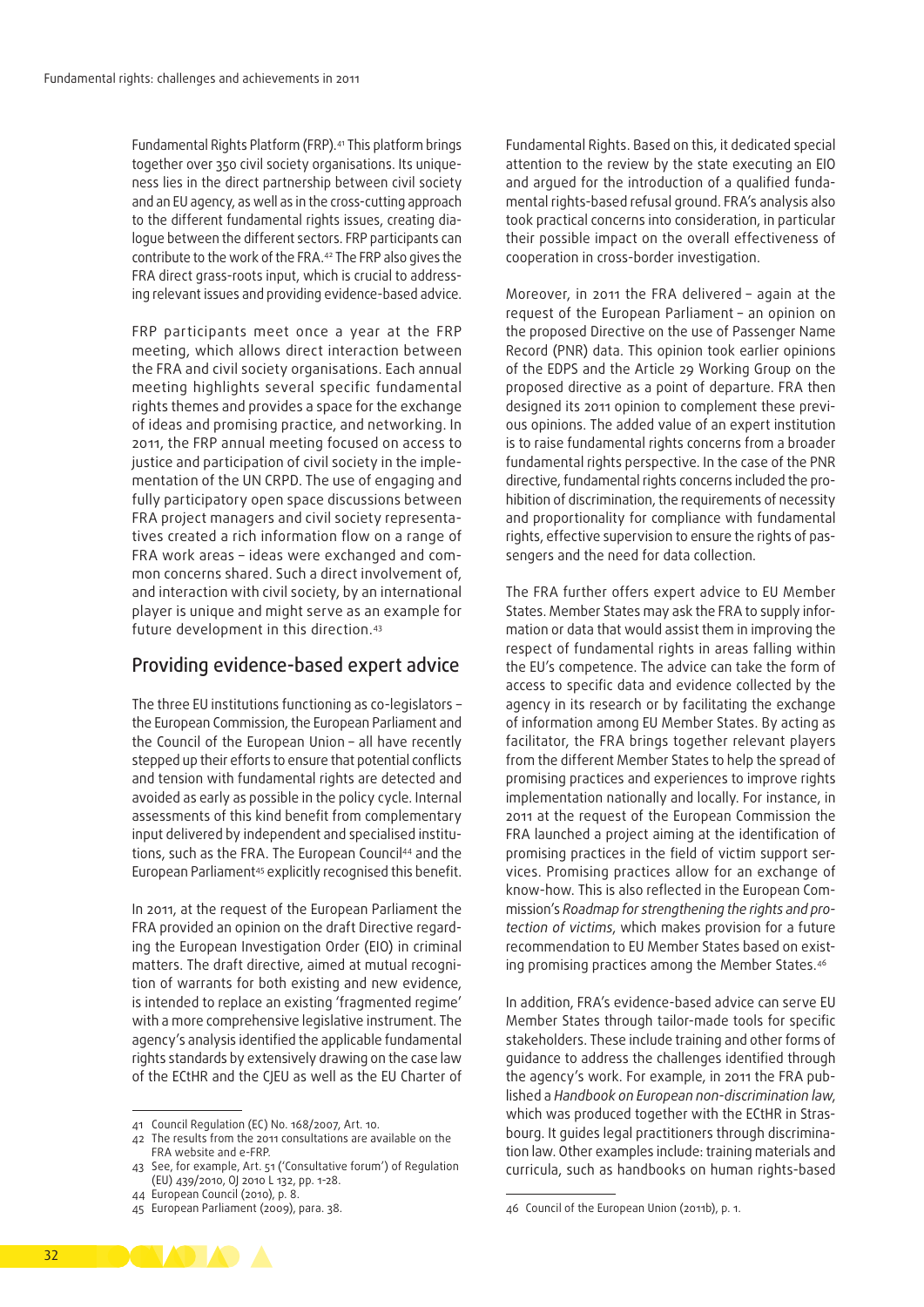policing, manuals for legal practitioners; training sessions on fundamental rights or diversity training for border guards or journalists; fundamental rights indicators on Roma inclusion and the rights of the child; and guidelines or codes of conduct.

# Contributing to joined‑up governance in the area of fundamental rights protection

Already back in 2005, the heads of states and government of the Member States of the Council of Europe agreed in Warsaw on an Action Plan to foster cooperation with other international (UN) and European organisations and institutions.47 The Action Plan calls for taking the achievements and future standard‑setting work of the other institutions into account. For example, it identified that FRA – the creation of which was at that point of time still under negotiation – has "an opportunity to further increase cooperation with the Council of Europe, and contribute to greater coherence and enhanced complementarity".48

The FRA is raising awareness about UN and Council of Europe standards across its work. In its annual report, for example, an entire chapter is dedicated to the international human rights obligations of the EU and its Member States and acceding country Croatia (see Chapter 10). With this integrated approach, the FRA interacts more visibly between different governance layers. The agency is itself an example of a solid link between the national and the European level, since its steering body, the management board, is composed of independent experts who ideally head an NHRI or hold at least 'high-level responsibilities' in a national fundamental rights body. Other examples of such institutional links between the different levels – national, EU, Council of Europe – are the OP‑CAT or the UN CRPD, both of which show that monitoring mechanisms increasingly build on direct links between the national and international levels. Examples such as these illustrate a development, which indeed justifies reference to the overarching fundamental rights landscape.

The FRA's integrative approach is not limited to the UN and the Council of Europe but also includes the regional and local governance levels. For example, the regular annual dialogue that the FRA holds with the Committee of the Regions reflects this cross‑cutting approach. The same holds true for the agency's 'joined-up governance' project seeking to pool knowledge and experience on effective multi-level cooperation in implementing fundamental rights‑related policies and measures across various government levels.49 Such a joined‑up approach

to the protection of fundamental rights can contribute to making the overall landscape more efficient. Only permanent interaction of all the layers and players in the fundamental rights landscape will transform laws on paper into a living reality for all.

# **Outlook**

This focus section of the annual report looked at the fundamental rights landscape within the EU. It explored fundamental rights and how they are respected, protected and promoted at three levels: national (states), European (EU and Council of Europe) and international (UN). It described the rights, bodies and procedures involved at the various layers of governance.

The section shows – without aiming to be exhaustive – that Europe's reality is indeed a complex one, the interlinking layers of fundamental rights protection require a joined-up approach to be efficient. Enhanced interaction and coordination provide potential for further improvements to the overall fundamental rights landscape.

Shortcomings persist, however. Rights awareness is lacking at all layers of governance. People do not know enough about their fundamental rights or about the relevant bodies and procedures that can assist them.

This lack of awareness underscores the need for complaint procedures and courts – crucial pillars of every system - to be complemented by additional mechanisms and policies. Rights must be actively promoted at all layers of governance. To do so, public authorities need evidence‑based advice provided by independent expert institutions. At EU level there is also a need for relevant, objective and reliable data which are comparable across the different realities of all EU Member States. This requires data collection mechanisms different from traditional monitoring procedures.

In this context, the FRA – with its specific mandate, working procedures, expertise and experience – contributes to the EU's fundamental rights landscape.

The following nine chapters of the annual report look at the fundamental rights situation in 2011 in the following thematic areas: asylum, immigration and integration; border control and visa policy; information society and data protection; rights of the child and protection of children; equality and non‑discrimination; racism and ethnic discrimination; participation of EU citizens in the EU's democratic functioning; access to efficient and independent justice; and the rights of victims of crime. An analysis of respect for fundamental rights in these areas points to the urgent need for an efficient joined‑up fundamental rights landscape in the EU and beyond.



<sup>47</sup> Council of Europe, Committee of Ministers (2005), Part IV.

<sup>48</sup> Council of Europe, Committee of Ministers (2005), Appendix I (8).

<sup>49</sup> Committee of the Regions and FRA (2011).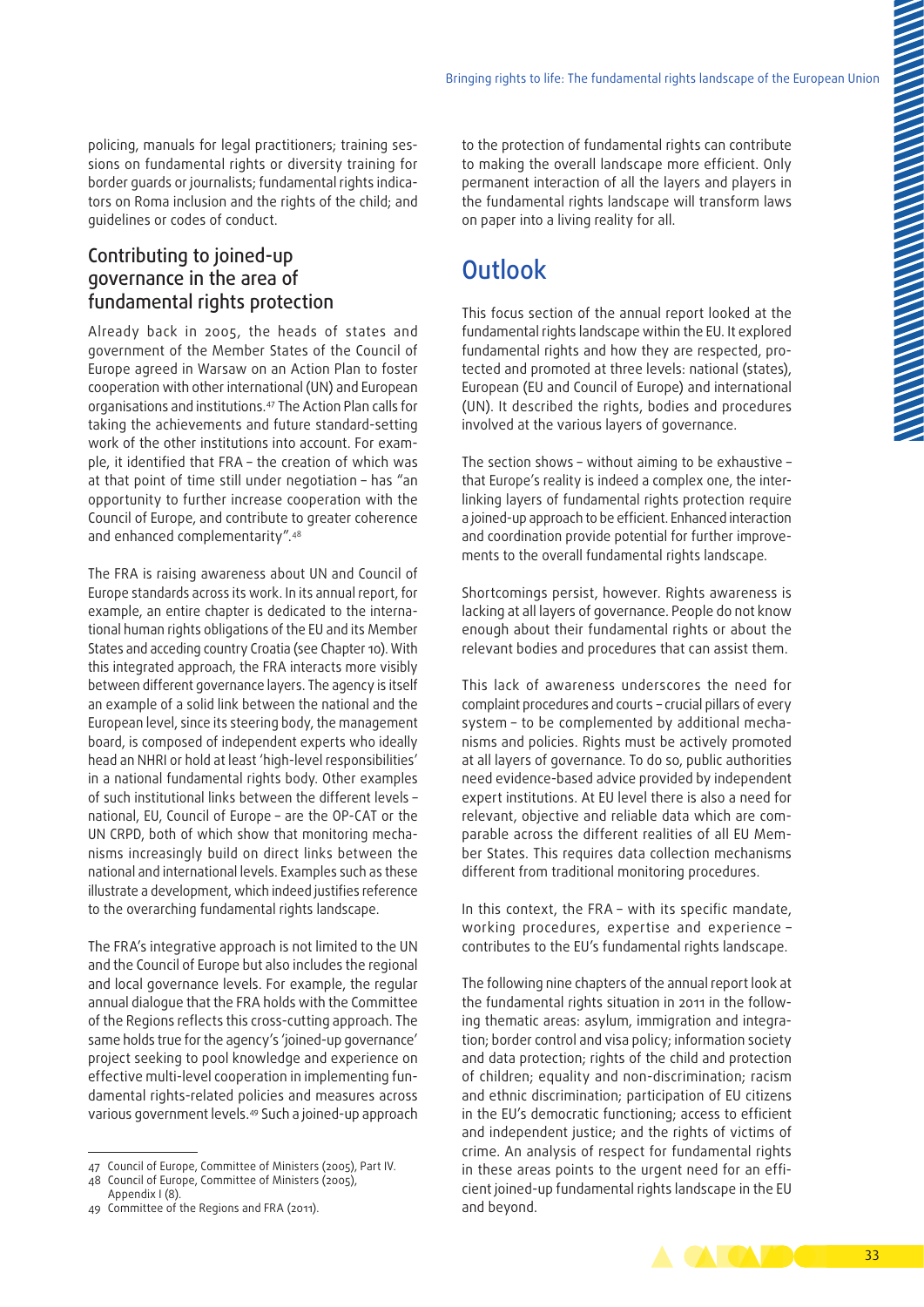# Acronyms

| <b>CAHLR</b>                               | Committee of Experts of the European Charter for Regional or Minority Languages                                  |
|--------------------------------------------|------------------------------------------------------------------------------------------------------------------|
| CAT                                        | Convention against Torture and Other Cruel, Inhuman or Degrading Treatment or Punishment                         |
| <b>CAT OP</b>                              | Inhuman or Degrading Treatment or Punishment Optional Protocol to the CAT                                        |
| <b>CCVVC</b>                               | Convention on the Compensation of Victims of Violent Crimes                                                      |
| <b>CATHB</b>                               | Convention on Action against Trafficking in Human Beings                                                         |
| <b>CAOD</b>                                | Convention on Access to Official Documents                                                                       |
| <b>CDDH</b>                                | Steering Committee for Human Rights                                                                              |
| <b>CEDAW</b>                               | Convention on the Elimination of All Forms of Discrimination against Women                                       |
| <b>CEPEJ</b>                               | European Commission for the Efficiency of Justice                                                                |
| <b>CPIPPD</b>                              | Convention for the Protection of Individuals with regard to automatic Processing of<br>Personal Data.            |
| <b>CPIPPD Additional</b><br>Protocol       | Additional Protocol to the CPIPPD, on supervisory authorities and transborder data flows                         |
| <b>CPT</b>                                 | European Committee for the Prevention of Torture                                                                 |
| <b>CRC</b>                                 | Convention on the Rights of the Child                                                                            |
| <b>CRPD</b>                                | Convention on the Rights of Persons with Disabilities                                                            |
| <b>CSEC</b>                                | Convention on the Protection of Children against Sexual Exploitation and Sexual Abuse                            |
| <b>CVW</b>                                 | Convention on Preventing and Combating Violence against Women and Domestic Violence<br>('Istanbul Convention')   |
| <b>ECECR</b>                               | European Convention on the Exercise of Children's Rights                                                         |
| <b>ECHR</b> (as amended<br>by Protocol 14) | European Convention of Human Rights (Convention for the Protection of Human Rights and<br>Fundamental Freedoms)  |
| <b>ECRI</b>                                | European Commission against Racism and Intolerance                                                               |
| <b>ECSR</b>                                | European Committee of Social Rights                                                                              |
| ESC (1996)                                 | European Social Charter (1996 revised)                                                                           |
| <b>CCVVC</b>                               | European Convention on the Compensation of Victims of Violent Crimes                                             |
| <b>ECPT</b>                                | European Convention for the Prevention of Torture and Inhuman or Degrading Treatment or<br>Punishment            |
| <b>ECRML</b>                               | European Charter for Regional or Minority Languages                                                              |
| <b>ECtHR</b>                               | European Court of Human Rights                                                                                   |
| <b>FCNM</b>                                | Framework Convention for the Protection of National Minorities                                                   |
| <b>ICERD</b>                               | International Convention on the Elimination of All Forms of Racial Discrimination                                |
| <b>ICCPR</b>                               | International Covenant on Civil and Political Rights                                                             |
| <b>ICESCR</b>                              | International Covenant on Economic, Social and Cultural Rights                                                   |
| <b>ICRMW</b>                               | International Convention on the Protection of the Rights of All Migrant Workers and Members<br>of Their Families |
| <b>ICPED</b>                               | International Convention for the Protection of All Persons from Enforced Disappearance                           |
| <b>Oviedo Convention</b>                   | Convention on Human Rights and Biomedicine                                                                       |
| <b>TEU</b>                                 | Treaty on European Union                                                                                         |
| <b>TFEU</b>                                | Treaty on the Functioning of the European Union                                                                  |
| <b>Venice Commission</b>                   | European Commission for Democracy through Law                                                                    |

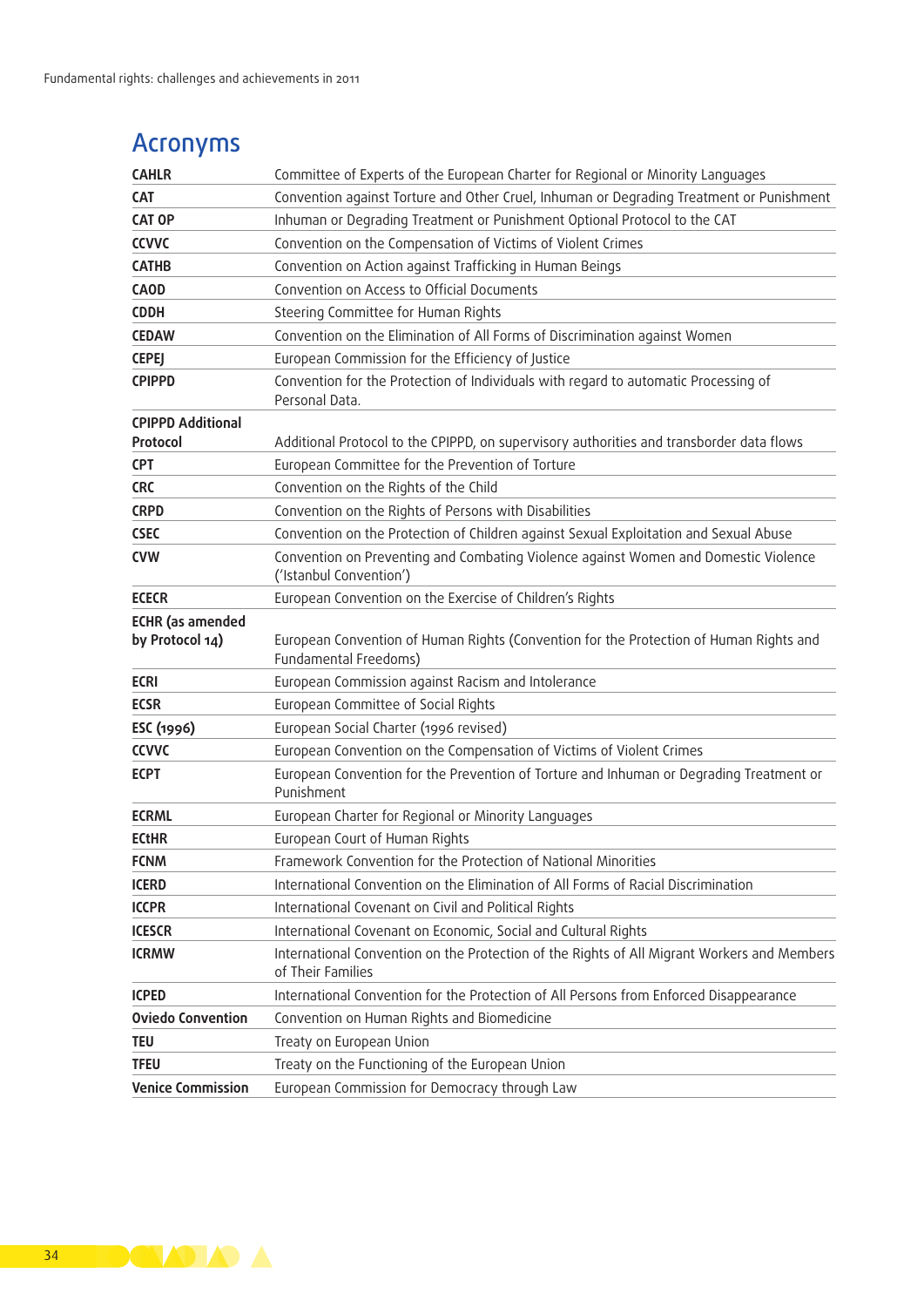# References

Committee of the Regions and European Union Agency for Fundamental Rights (FRA) (2011), 'Implementing fundamental rights of irregular migrants – towards multi‑level governance', Conclusions of *Annual dialogue on multilevel protection and promotion of fundamental rights*, Brussels, 17 October 2011.

Council Directive 2000/43/EC of 29 June 2000 implementing the principle of equal treatment between persons irrespective of racial or ethnic origin, OJ 2000 L 180 (*Racial Equality Directive*).

Council of Europe, Additional Protocol to the European Social Charter Providing for a System of Collective Complaints, CETS No. 158, 1995.

Council of Europe, Committee of Ministers (2002), Resolution on the statute of the European Commission against Racism and Intolerance Res(2002) 8, 13 June 2002.

Council of Europe, Committee of Ministers (2005), Action Plan, CM(2005)80 final, 17 May 2005.

Council of Europe, Convention for the protection of individuals with regard to automatic processing of personal data, CETS No. 108, 1981.

Council of Europe, Convention on the Compensation of Victims of Violent Crimes, CETS No. 116, 1983.

Council of Europe, Convention on the Protection of Children against sexual exploitation and sexual abuse, CETS No. 201, 2007.

Council of Europe, European Commission against Racism and Intolerance (ECRI) (2009), 'ECRI in brief 2009', available at: [www.coe.int/t/dghl/monitoring/ecri/](http://www.coe.int/t/dghl/monitoring/ecri/activities/Ecri_inbrief_en.pdf) [activities/Ecri\\_inbrief\\_en.pdf.](http://www.coe.int/t/dghl/monitoring/ecri/activities/Ecri_inbrief_en.pdf)

Council of Europe, European Committee on Social Rights (2011), *Centre on Housing Rights and Evictions (COHRE) v. France*, Complaint No. 63/2010, 28 June 2011.

Council of Europe, European Convention for the Prevention of Torture and Inhuman or Degrading Treatment or Punishment, CETS No. 126, 1987.

Council of Europe, European Convention on the Exercise of Children's Rights, CETS No. 160, 1996.

Council of Europe, Framework Convention for the Protection of National Minorities, CETS No. 157, 1995.

Council of the European Union (2011a), *Guidelines on methodological steps to be taken to check fundamental rights compatibility at the Council's preparatory bodies*, Council Doc. No. 10140/11 18 May 2011.

Council of the European Union (2011b), Resolution of the Council on a Roadmap for strengthening the rights and protection of victims, in particular in criminal proceedings, OJ 2011 C 187, 28 June 2011.

Council Regulation (EC) No. 168/2007 of 15 February 2007 establishing a European Union Agency for Fundamental Rights, OJ 2007 L 53.

Court of Justice of the European Union (CJEU), C-326/04, *Commission v. Greece*, 25 September 2004.

CJEU, C-320/04, *Commission v. Luxembourg*, 24 February 2005.

CJEU, C-327/04, *Commission v. Finland*, 24 February 2005.

CJEU, C-329/04, *Commission v. Germany*, 28 April 2005.

CJEU, C-335/04, *Commission v. Austria*, 4 May 2005.

Directive 2004/38/EC of the European Parliament and of the Council of 29 April 2004 on the right of citizens of the Union and their family members to move and reside freely within the territory of the Member States amending Regulation (EEC) No 1612/68 and repealing Directives 64/221/EEC, 68/360/EEC, 72/194/EEC, 73/148/EEC, 75/34/EEC, 75/35/EEC, 90/364/EEC, 90/365/EEC and 93/96/EEC (Text with EEA relevance).

European Commission (2003), *Communication on Article 7 of the Treaty on European Union. Respect for and promotion of the values on which the Union is based*, COM(2003) 606 final, Brussels, 15 October 2003.

European Commission (2005), *Annual report from the Commission on monitoring the application of Community law (2004)*, COM(2005) 570 final, Brussels, Annex IV, p. 6.

European Commission (2009), *Accompanying document to 26th Annual report on monitoring the application of Community law (2008)*, SEC(2008) 2854, Brussels, p. 60.

European Commission (2010a), *European Disability Strategy 2010–2020: A renewed commitment to a barrier‑free Europe*, COM(2010) 636 final, Brussels, 15 November 2010.

European Commission (2010b), *Strategy for the effective implementation of the Charter of Fundamental Rights by the European Union*, COM(2010) 573 final, Brussels, 19 October 2010.

European Commission (2011a), *An EU Agenda for the Rights of the Child,* COM(2011) 60 final, Brussels, 15 February 2011.

European Commission (2011b), *Operational Guidance on taking account of Fundamental Rights in Commission Impact Assessments*, SEC(2011) 567 final, Brussels, 6 May 2011.